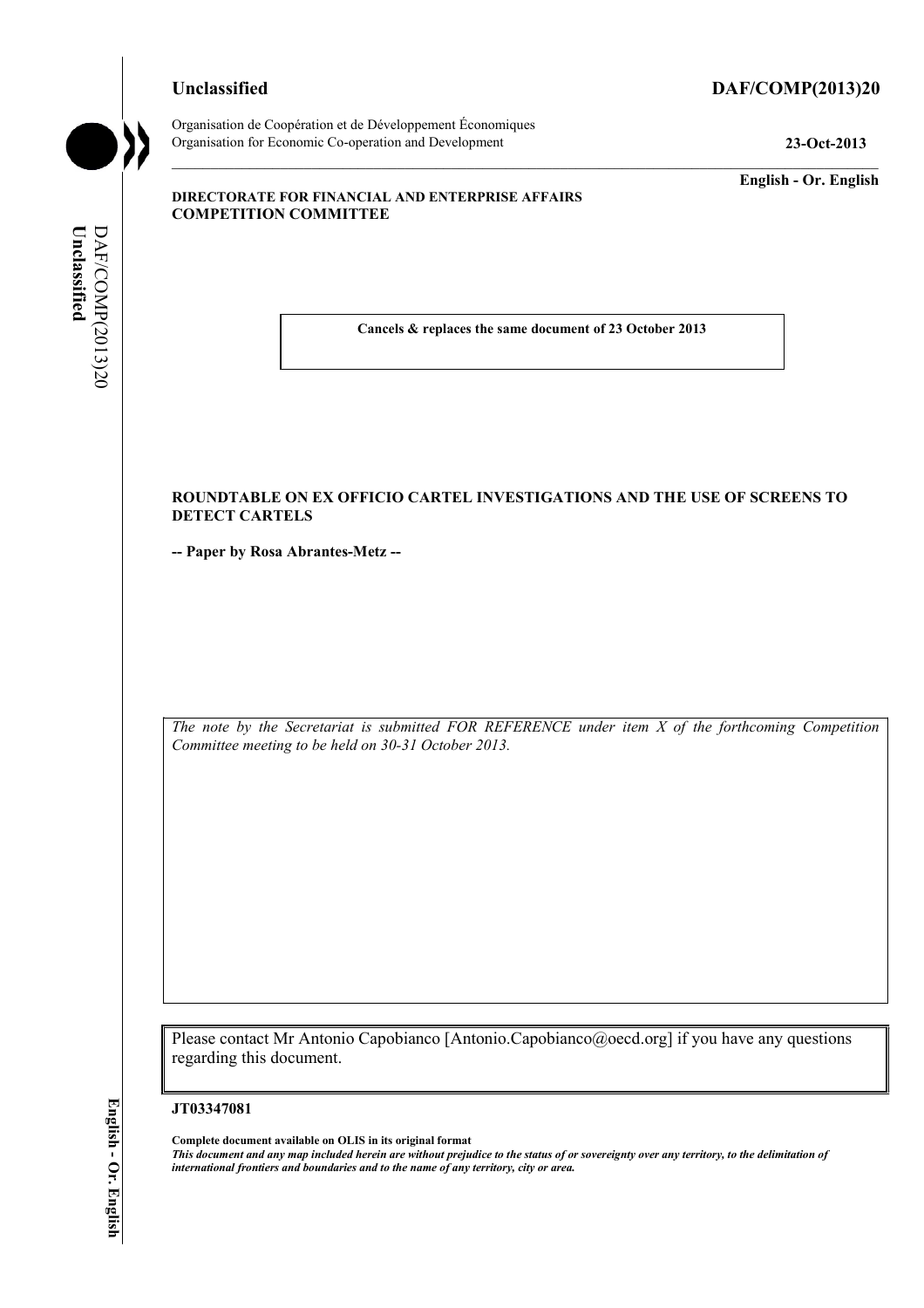## **ROUNDTABLE ON** *EX OFFICIO* **CARTEL INVESTIGATIONS AND THE USE OF SCREENS TO DETECT CARTELS**

#### *Note by Rosa M. Abrantes-Metz\**

#### **1. Motivation**

1. Despite the successes of cartel detection over the last twenty years, there are many who believe that competition authorities have just started to scratch the surface. The focus of this note is to make the case that proactive detection and deterrence policies need to be established, and that those policies should be led by the use of empirical screens.

2. What is screening? The ability to flag unlawful behavior through economic and statistical analyses is commonly known as screening. A screen is a statistical test based on an econometric model and a theory of the alleged illegal behavior, designed to identify whether collusion, manipulation or any other type of cheating may exist in a particular market, who may be involved, and how long it may have lasted. Screens use commonly available data such as prices, bids, quotes, spreads, market shares, volumes, and other data to identify patterns that are anomalous or highly improbable.

3. Over the last few years, economic analysis in general, and empirical screens in particular, have become increasingly important in cases of conspiracies and manipulations, a trend detailed for example in Abrantes-Metz & Bajari (2009 and 2010), and Hüschelrath (2010). Competition authorities and other agencies worldwide have begun using screens to detect possible market conspiracies and manipulations, and defendants and plaintiffs have begun adopting them as well.<sup>1</sup>

4. Though screens have gained significant popularity and adoption over the last five to eight years, with a track record including successes such as the flagging of the LIBOR conspiracy and manipulation, some competition authorities are still reluctant to adopt these empirical tools. Concerns often relate to "too many resources are required" or "lack of robustness" of current screens, or simply "screens don't work," among others discussed later in this note. In my view, these arguments against screens though understandable are misplaced.

 \* Rosa M. Abrantes-Metz is a Director in the Antitrust, Financial Regulation and Securities Practices at Global Economics Group, and an Adjunct Associate Professor of Economics at New York University's Stern School of Business; RAbrantes-Metz@GlobalEconomicsGroup.com. This note was prepared for the Directorate for Financial and Enterprise Affairs, Competition Committee, Organization for Economic Cooperation and Development, for discussion at its meeting held on October 31<sup>st</sup>, 2013, in Paris, France. The views expressed in this note belong solely to the author and should not be attributed to the organizations with whom she is affiliated or their clients.

<sup>&</sup>lt;sup>1</sup> Surveys of screening methodologies and their multiple applications can be found in Harrington (2006 and 2008) and Abrantes-Metz & Bajari (2009 and 2010). The use of these methods in antitrust litigation is detailed in the American Bar Association's *Proof of Conspiracy under Antitrust Federal Laws,* which specifically describes in chapter VIII the role of the economic expert in proving a conspiracy and details the use of screens in this context. Abrantes-Metz & Sokol (2013), and Abrantes-Metz, Bajari & Murphy (2010) make the case for the use of screens in corporate antitrust compliance programs.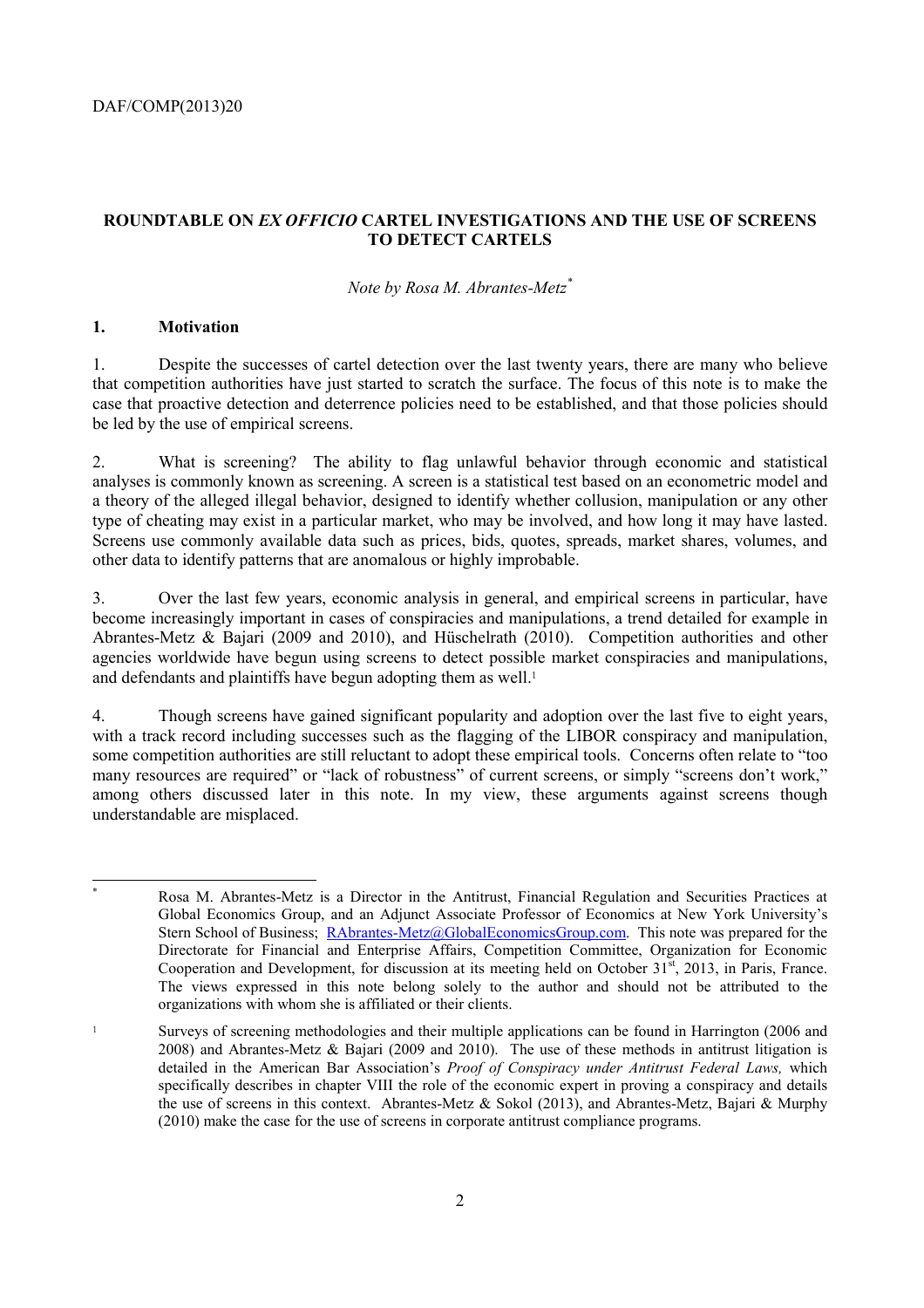5. As this note will make clear, the effectiveness of screens should, by now, largely be beyond dispute. Can screens flag illegal behavior or not? And have they already done so? Yes they can, and yes they have already flagged large scale matters multiple times, such as on LIBOR which is perhaps the largest conspiracy and manipulation of its type ever uncovered.

6. Why then are they not used more frequently by competition authorities worldwide, when agencies in many other areas use these tools for the detection of manipulation and other types of fraud? Well, one reason is that the use and successes of screens at the current level of technic are still fairly recent, particularly in antitrust. As a consequence, their worldwide adoption may take some time. Additionally, in some markets data may be difficult to gather which is necessary to employ screening. But in my view, the most fundamental reason is a culture of cartel detection among some competition authorities which remains largely passive and reactive, rather than more aggressive and proactive, sometimes taking the view that "if my leniency program is so successful, why should I try and do anything else to detect cartels?"

7. This note will directly address these and other concerns expressed on the use of screens. It is organized as follows. Section two reviews the basics of screening, both structural and empirical, and their significant successes. In section three I review leniency programs and their successes, and focus on the value added of screens with respect to leniency in section four. Section five illustrates the arguments made in the previous sections on the use of screens with the flagging of the LIBOR conspiracy and manipulation. A review and detailed discussion of the main criticisms on the use of screens is covered in section six, and section seven concludes.

# **2. Screening Methodologies**

## *2.1 Screening Basics*

8. There are essentially two different types of economic analyses pursued with the objective to flag the possibility of a conspiracy (Harrington (2008)). The first can be classified as a "structural approach" and it looks at the structure of the industry at hand "scoring" the likelihood of collusion based on factors such as homogenous product, too few competitors, stability of demand, and other commonly used collusive markers<sup>2</sup>

9. The second type of economic analysis in cartel detection is empirical and uses what has become commonly known as "screens," or sometimes "empirical screens." These analyses use time-series, crosssectional data, and/or panel data sets on variables that measure market outcomes, including prices, volumes, and market shares to detect potential anticompetitive behavior. This is called a "behavioral" or "outcomes" approach, in which economists look at markets' and participants' behavior as translated into observable data and apply screens for conspiracies and manipulations to address whether the observed behavior is more or less likely to have been produced under an explicit agreement. An example of a market monitoring program combining both components is that put forward by the European Commission in 2007(European Commission (2007)).

 $\frac{1}{2}$ 

A general list of these factors is further detailed in "Proof of Conspiracy under Antitrust Federal Law (2010)", in the chapter dedicated to the role of the economic expert. See Proof of Conspiracy under Antitrust Federal Law, American Bar Association Editions, April 2010, Chapter VIII. A non-exhaustive "check list" of characteristics that influence the susceptibility of a market to tacit or explicit collusion is: number of firms and market concentration; differences among competitors; product heterogeneity; demand volatility; barriers to entry; benefits of cheating; transparency and multi-market contact.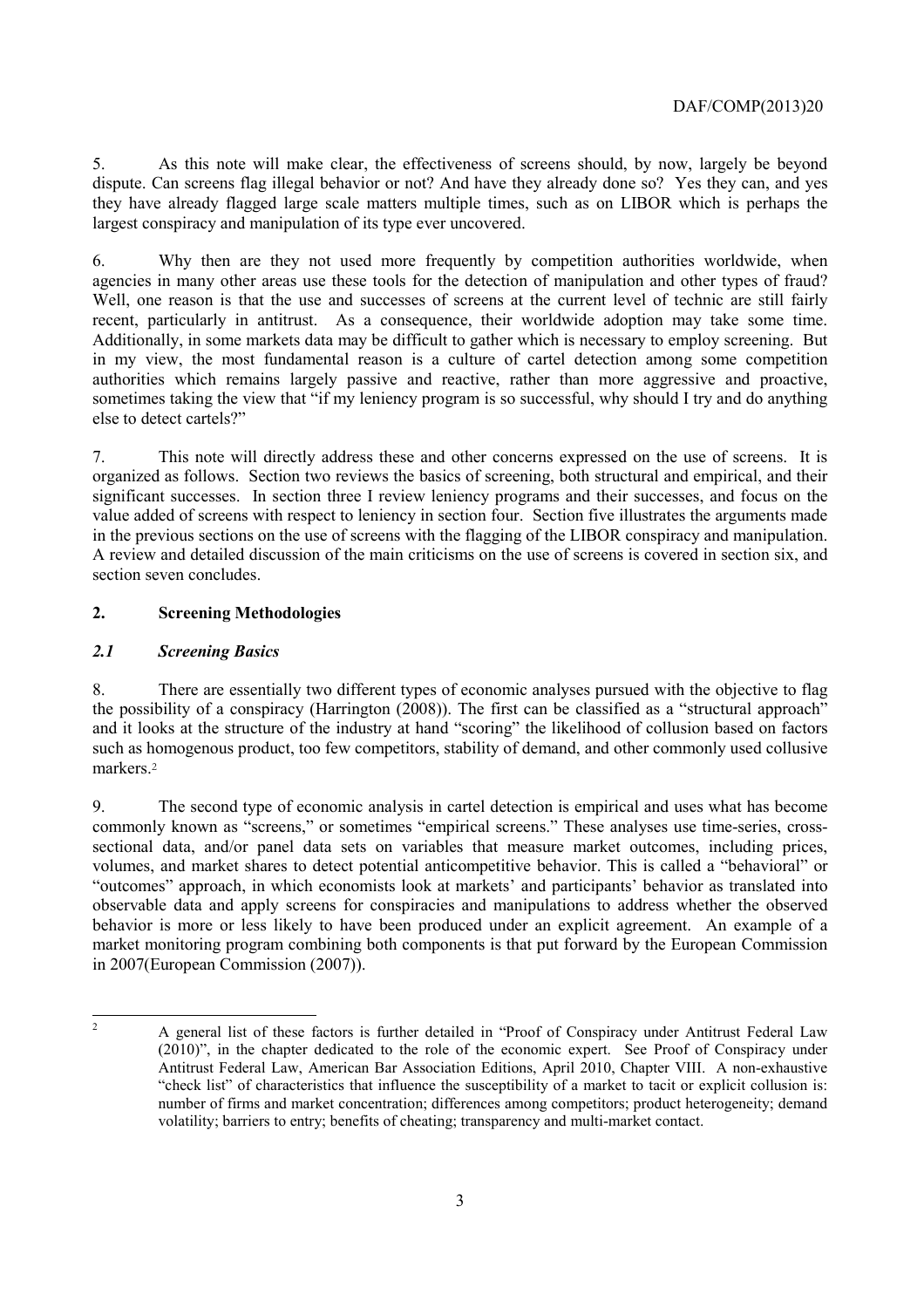## *2.2 Structural Screening*

10. Examples of the literature contributing to the screening structural approach include research on factors related to cartel duration, such as Marquez (1992), Dick (1996), Suslow (2001, 2005), and Levenstein & Suslow (2006, 2010).

11. Most recently, and following this literature, Abrantes-Metz, Connor and Metz (2013) estimate a cartel duration model and, among other results, find that cartels first detected by the U.S. Department of Justice or the European Commission tend to be longer-lived, likely because those detected by other jurisdictions are primarily follow-ups of related larger and older cartels first uncovered in the United States or Europe; bid-rigging cartels tend to be longer-lived than others, while cartels distributed across geographies tend to be shorter-lived; cartel durations are increasing in the size of a cartel's affected sales and sanctions; industries such as Petroleum & Coal, Finance & Insurance, and Food, Feed, Tobacco & Transportation have shorter-lived cartels, while industries such as Electronic Products have longer-lived cartels; the state of the economy can impact the duration of a cartel as well; and cartels where the leading firm has a market share of at least 40% have longer durations.

12. Studies of this type focusing on the identification of factors correlated with cartel duration are important. They assist in screening for conspiracies through the identification of characteristics predicting the higher likelihood of a successful (measured by long duration) cartel, which in turn should be used by competition authorities worldwide to screen for anti-competitive behavior. The relevance of this type of studies to enhance antitrust enforcement has been recognized by many, including Grossman (2004), though comparisons across studies of this nature should be taken with care.

13. An example of this type of approach was developed in Great Britain, at the Office of Fair Trading (OFT). The OFT empirically identified industry-level variables that predict cartel activity, using a data set of DOJ's price-fixing cases since 1994, and European Commission's price-fixing cases since 1990 (Grout and Sonderegger (2005)). The OFT tried to predict the incidence of cartels with industry level data, and concluded that industry turnover, cost measures, concentration measures, entry barriers, and employee costs, among others, help explain the probability of collusion in an industry.

14. Another example of the use of a structural approach comes from The Netherlands competition authority, in which economic indicators are used to flag possible cartels, and have successfully done so on a regional shrimp cartel.

# *2.3 Empirical Screening*

15. Though important, a structural approach is typically insufficient particularly when quality data are available, and it may also lead to too many false positives. In cases where the existence of an alleged conspiracy is in dispute, a behavioral or outcomes oriented approach will be needed. This approach develops and implements (empirical) screens.

16. Broadly speaking, empirical screens for collusion used in the literature employ two strategies. The first is to search for improbable events. This type of screen is similar to looking for a cheat in a casino. For example, the probability that a gambler at a Las Vegas casino will place a winning bet in a roulette is roughly .5 percent. During her shift, a roulette dealer may see a handful of players win 5, or even 7, times in a row. However, the probability of winning 20 times in a row is almost zero (though not impossible). If a pit boss sees this occur, he may not be able to prove that cheating has occurred, but he would be well advised to watch closely or risk losing a lot of money. One set of collusive screens generalizes this idea by looking for events that are improbable unless firms in the industry have coordinated their actions.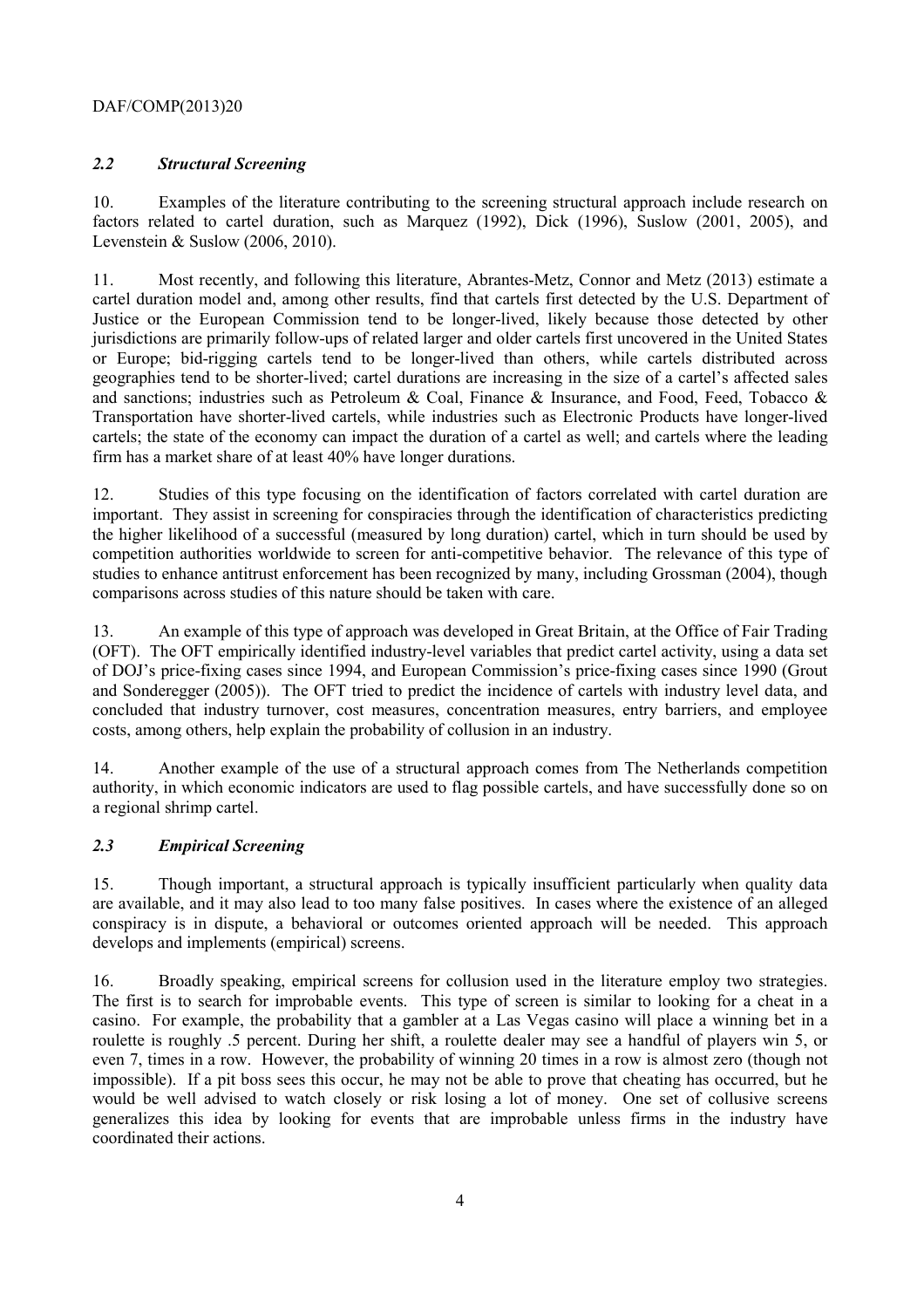17. The second type of screen uses the idea of a control group. A somewhat extreme example illustrates the idea. In the 1980s, organized crime in New York City operated a concrete club that rigged bids on contracts over \$2 million. During the 1980s, the price of concrete was 70 percent higher in New York City than other U.S. cities. While it is true that the price of many goods and services is higher in New York City, relatively few of those prices are 70 percent higher than in other large cities. Prices that are anomalous compared to other markets suggest a competition problem. In this simple example, we are forming a control group for New York by using prices in other cities as a basis for comparison. But most collusion is not this blatant.

18. Though screens can be very powerful, these are econometric tools, with all the usual caveats, and they may potentially be misused. In my view, we can think of two golden rules when designing and implementing screens that need to be kept in mind. These rules should be obvious when stated, but may sometimes be forgotten. First, "one size does not fit all," and second, "if you put garbage in, you get garbage out."

19. The first screening rule states that a screen needs to be designed or at least adjusted to the situation at hand. Just because a given set of variables and model specification prove highly effective when estimating the demand for bread, it does not mean that those same variables or specifications work when estimating the demand for cars. In turn, the second screening rule states that, as is always the case in empirical work, a screen is only as good as the choices of what is put into it (Abrantes-Metz (2011) discusses in further detail issues related to the development of screens).

20. In general, six requirements are key to developing and implementing a good screen:

- i. An understanding of the market at hand, including the nature of competition and the potential incentives and opportunities to cheat—both internally and externally—to a firm;
- ii. A view of the likely nature of cheating;
- iii. A view of how cheating will affect market outcomes, and in particular, the available data;
- iv. A set of statistics based in an econometric model, capable of capturing both the implications of cheating as well as ordinary, natural relationships between key market variables;
- v. The identification of an appropriate non-tainted benchmark against which the evidence of cheating can be compared; and
- vi. Empirical or theoretical support for the screen.

21. There are particular collusive markers which may be expected to occur during a price-fixing or bid-rigging conspiracy which include, but are not limited to: $3$ 

i. Prices that are high and have low variance; prices that are unresponsive to changing market conditions, and those representing a structural break which cannot be explained by regular market

 <sup>3</sup> The U.S. Department of Justice has identified a set of pricing patterns that are intended to help identify collusive behavior. *See* U.S. Dep't of Justice, Antitrust Division, *An Antitrust Primer: Price Fixing, Bid Rigging, and Market Allocation Schemes: What They Are and What to Look For*, at http://www.usdoj.gov/atr/public/guidelines/primer-ncu.htm ("DOJ Antitrust Primer").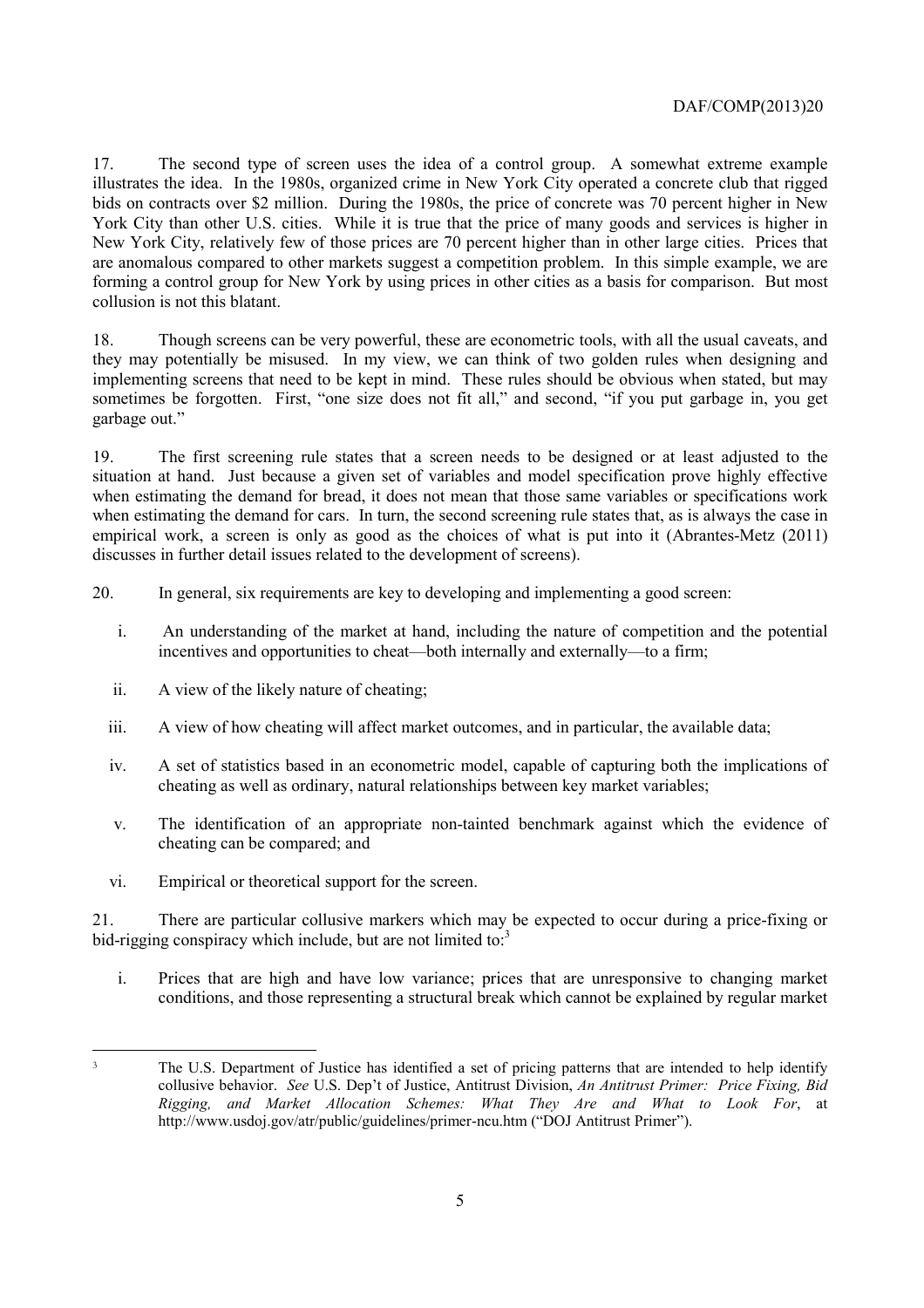conditions; or similarly, prices which do not seem to change in response to market structural breaks; prices which are not responsive to cost changes.

- ii. Bids across competitors which are highly correlated even after controlling for common legitimate factors among them such as costs and number of competitors; and bids which do not appropriately reflect costs.
- iii. Market shares that are stable over time among cartel members, also presenting negative serial correlation which reflect such stability; absence of rotation of customers among cartel members over time.

22. Very recently in 2008, empirical screens flagged the possibility of a conspiracy and manipulation of the USD LIBOR ("LIBOR") by major worldwide banks, as in Wall Street Journal articles April and May 2008 on the topic, Abrantes-Metz, Kraten, Metz and Seow (2008, 2012), and followed by empirical evidence provided in Snider and Youle (2010), Abrantes-Metz, Judge and Villas-Boas (2011) and Abrantes-Metz & Metz (2012). The initial 2008 screens preceded worldwide investigations on the matter which became public in March 2011. Only late in the Spring of 2011, did one of the LIBOR panel contributing banks, UBS, file for leniency with the U.S. Department of Justice ("DOJ"). This is how screens should work and how they can supplement and enhance leniency applications. The example of LIBOR will be discussed in further detail in section 5.

23. Screens main purpose should be for detection, but they can have multiple applications in litigation and also in the pre-litigation, as explained and exemplified in Abrantes-Metz and Bajari (2009 and 2010). The ongoing litigation on an alleged conspiracy and manipulation of LIBOR provides an example of the use of screens for detection by agencies worldwide, by plaintiffs, by defendants, and internally to companies in their compliance programs.

## **3. Leniency Programs and their Successes**

24. Detecting cartel behavior is a difficult task for competition authorities. Traditional detection methods involved a proactive policy to evaluate pricing strategies, pricing stability, and opportunities for competitors to meet and reach agreements. Since the late 1990's, the success of the DOJ's corporate leniency program and the development of the Amnesty (or Leniency) Plus policy have for the most part replaced other methods of cartel detection existent prior. These were also accompanied by significant increases in penalties and more extensive use of jail time.

25. These programs have resulted in numerous criminal investigations in industries such as chemicals, computer components, and auto parts, among others. Billions of dollars in corporate fines have been generated since then, as well as incarceration of numerous corporate executives.

26. In Europe the experience is similar. After launching its leniency program in 1996, and a revised version in 2002, the European Commission received a large amount of leniency applications and provided partial or full leniency in 45 of 50 cartels from 1998 through 2007 (Riley (2007)). South Africa receives on average three leniency applications a month (more than contemporaneous U.S. rate). In Spain, on February 28, 2008, the day the leniency program was launched, there were seven applications received (Harrington (2010)).

27. What contributes to increased detection due to leniency? There is an increased likelihood that the cartel will be uncovered by the authorities, there are clear and reasonable legal standards to prove the existence of a conspiracy, and penalties are large.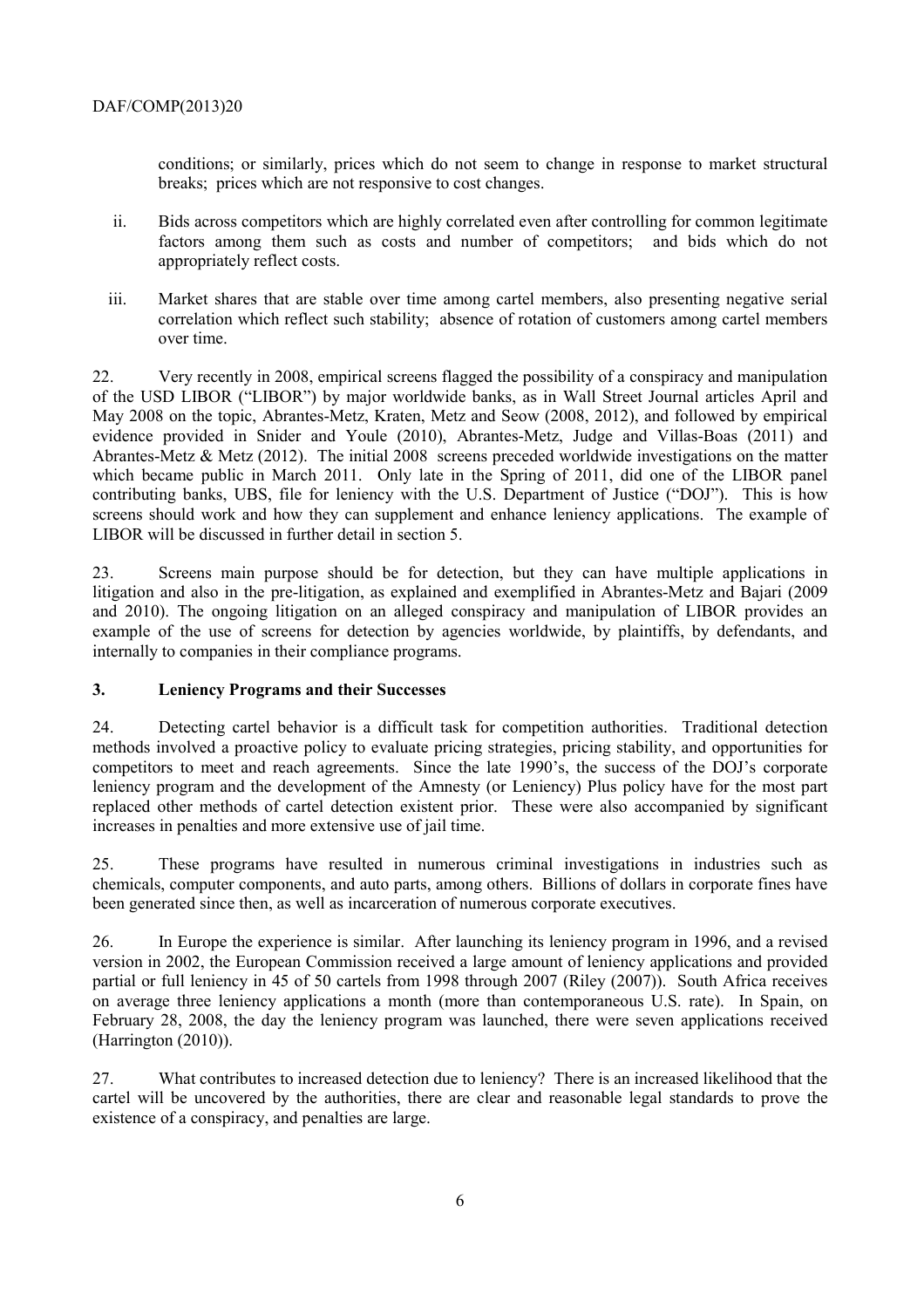28. On the level of the penalties, some are of the view that these should be increased to at least five times the current levels in order to effectively deter cartel formation (Connor and Lande (2012)). There are also concerns that the increased jail sentences imposed by the DOJ may make it less likely that non-U.S. citizens' defendants will continue to enter into plea agreements with the DOJ, preferring to take their chances with INTERPOL checks at airports and threats of extraction (Klawiter (2012)). These are factors that need to be taken seriously into account when designing and adjusting a leniency program.

## **4. Limitations of Leniency and Value Added of Screens**

29. While leniency programs in the U.S. and in Europe have been very successful for competition authorities, many cartels may still remain undetected – how many, we do not really know, we can only guess. But the very fact that leniency applications continue to be filed at high rates is suggestive evidence that collusion still occurs. Leniency programs do present shortcomings and opportunities to be enhanced and complemented by other detection tools such as screens.

30. A clear observation from the track record of leniency programs is that investigations initiated by leniency seem to be concentrated in a handful of industries. For example, in the late 1990's there as a concentration of investigations in the food and feed industry, followed by the vitamins industry, and then by the chemical industry. The degree of concentration has only increased throughout the 2000's, focusing heavily on the electronics/computer parts industry, the air cargo/passenger industry, the automotive parts industry and most recently, the financial services industry (Klawiter (2012)).

31. This high level of concentration may in fact be driven by the DOJ's Leniency Plus program. Under this, if a company being investigated for one cartel voluntarily provides evidence of a different cartel, it will not only receive full leniency for the second cartel but also an additional discount against any fines owing to the first violation. This creates an incentive for companies to be the first to report other cartels: companies know that the likelihood these will be uncovered down the road is very high given the ongoing investigations in the first market, so better to be the first to report in the second and third markets.

32. The DOJ's Leniency Plus program has enhanced cartel detection and has also helped focus scarce investigatory resources more efficiently. But on the other hand, by focusing such resources on these industries, it is arguably leaving cartels in other industries undetected.

33. From a deterrence and detection perspective, resources can and should be devoted to carefully developed and implemented economic analyses, namely screens, so that markets not delineated by Leniency Plus can also be analyzed for possible collusion. This would, at relatively low cost, enhance both leniency and Leniency Plus programs.

34. Moreover, it is possible that leniency programs suffer from an additional selection bias, beyond the one described above due to Leniency Plus. Leniency is likely to become a more attractive option precisely when the cartel is close to being discovered, or close to breaking up, possibly because it has become fairly ineffective. In short, leniency is less likely to be successful in identifying very profitable and effective (meaning, socially costly) cartels. Screens, on the other hand, are more likely to detect cartels which have the most market impact, i.e., the most effective and profitable cartels. Hence, screens may enhance cartel detection and leniency in general through the detection of potentially more harmful cartels in other industries. It is not just a matter of how many cartels are detected by screens, but which.

35. Additionally, screens will enhance deterrence. If likely cheaters know that their market data are being monitored, they will know there is an enhanced probability that they will get caught. This may ultimately discourage the cartel from being formed in the first place.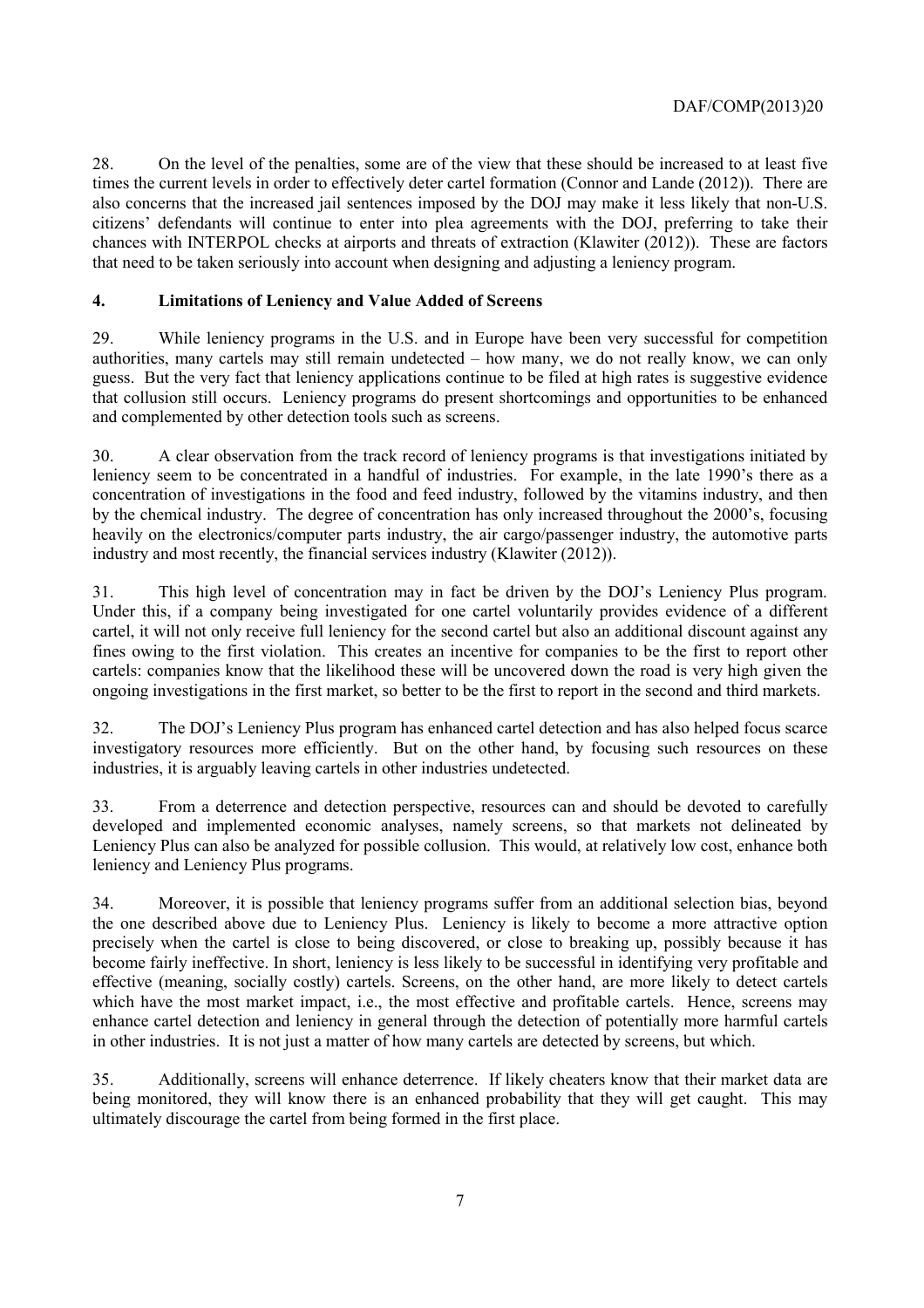36. Can cartel members also become more sophisticated and learn how to disguise their behavior more effectively, thus beating the screen? Yes, they can, but if a cartel is to be successful from its members' perspective and increase profits, it *must* have a market impact, and that impact must (at least in principle) be detectable. It is true that such market impact may be more difficult to detect and may require enhanced screening tools, and continuous improvement of such tools. But the need for enhanced screening should not in any way deter authorities from using these tools. Investigatory tools are continuously improved in all other areas to detect infractions and crimes, why should it be any different with cartels in antitrust?

37. My view is that it should not be different, but the fact is that it has been different. One justification is that antitrust authorities worldwide have, for the most part to date, taken a reactive policy position to cartel detection when almost exclusively relying on leniency programs. True they were proactive in designing such programs, but the nature of these programs is, in and of itself, passive. Authorities wait for a cheater to voluntarily step forward and apply for leniency. Notwithstanding the importance of these programs, they are passive and should not be the almost exclusive tool to detect cartels. The detection of illegal behavior is usually more proactive in other areas of our society, and so should it be in antitrust.

38. Other concerns with leniency programs relate to their lack of flexibility. These programs are clearly delineated with little discretion to give full or partial leniency to an application. Cartels are viewed as very serious infractions, among the worst forms of competitive misconduct, but authorities around the world are willing to let many wrongdoers be forgiven. Though some degree of leniency may well be needed, a modern anti-cartel detection program needs to rely on additional proactive tools. Welldeveloped screens will pass a cost-benefit analysis and can be successfully implemented.

39. A proactive policy by competition authorities could be composed of both structural and behavioral approaches, with the later centered on empirical screens (Friederiszick and Maier-Rigaud (2008)). It is recognized that structural screens may lead to too many false positives – because there usually are many omitted factors influencing cartel formation (Harrington (2010)), and as a consequence, only a small fraction of markets and agreements verifying the check list of factors likely to correlate with collusion, may be engaging in a cartel. Despite this, structural screens may still add value, particularly when paired with empirical screens.

40. The purpose of screening is not to deliver the final evidence based on which colluders will be convicted, but instead to identify markets where empirical red flags are raised and which are worth further investigations. In doing so effectively, screens will induce cartel members to come forward and file for leniency, and they will also assist in deterring cartel formation.

41. Recognizing the limitations of leniency programs and the advantages of screens, several antitrust authorities have started to search for alternative approaches to detecting conspiracies. Screening methods and leniency programs exhibit strong complementarities with respect to cartel deterrence and detection which can produce synergetic outcomes. The use of these complementary tools is, in my view, the natural next step to identifying markets where collusion may have existed, or is currently underway, and in strengthening anti-cartel programs worldwide.

42. I will end this section with one important point. Some of the largest conspiracies, manipulations and frauds uncovered to date – Madoff's Ponzi Scheme, the NASDAQ alleged conspiracy, stock options backdating and springloading, and LIBOR conspiracy and manipulation (leading to the launch of investigations of benchmarks worldwide), and most recently, the alleged conspiracy and manipulation in the foreign exchange markets – have two common components: they were all initially flagged by empirical screens, and none by competition authorities or other relevant agencies. Instead, these screens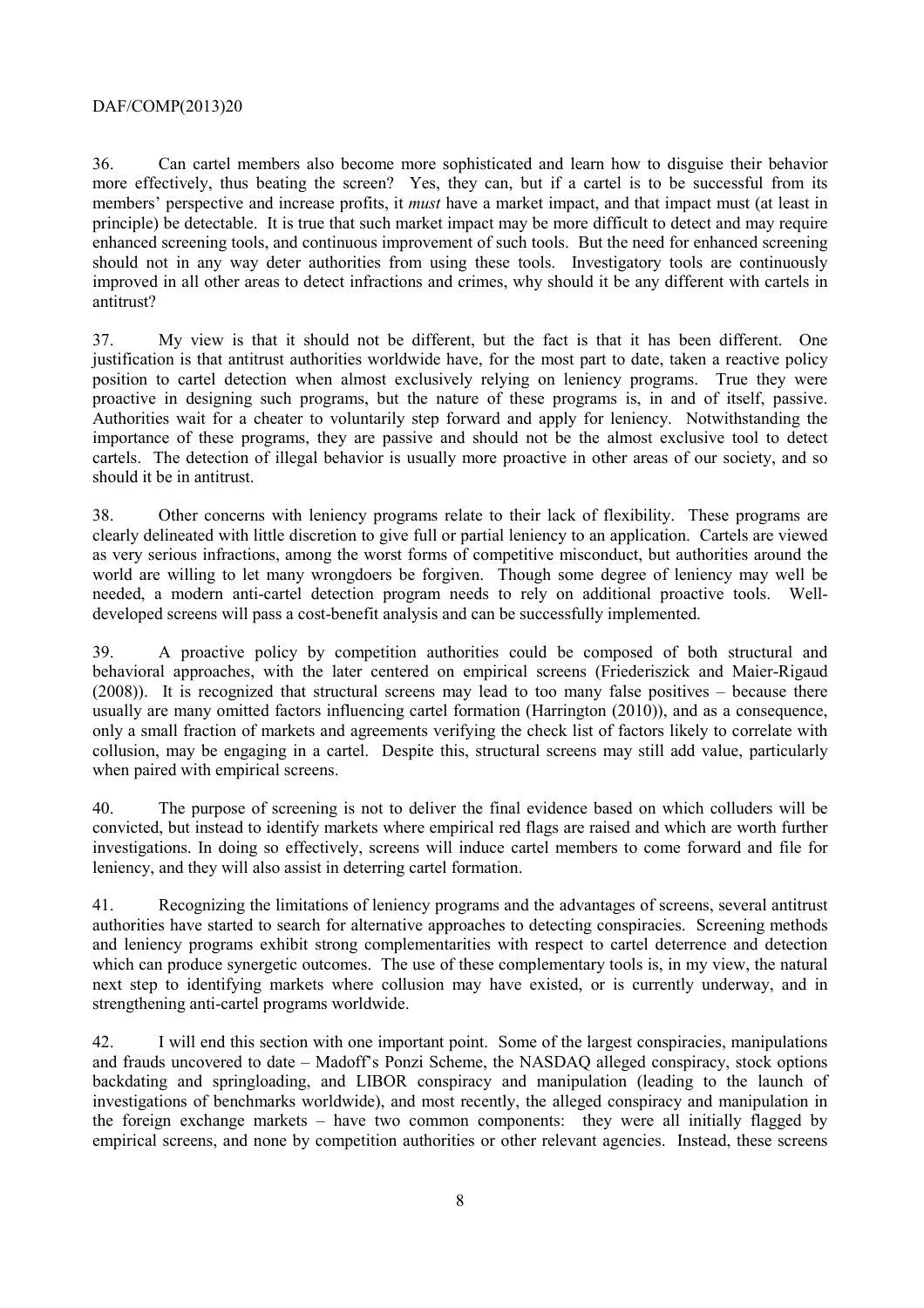were developed by reporters, academics, consultants and market experts. Competition authorities should adopt similar techniques to deter and detect cartels; after all, they are already being used to detect manipulations and fraud in other contexts by other agencies.

## **5. Lessons from LIBOR for Detection and Deterrence of Cartels**

43. Worldwide investigations on the alleged conspiracy to manipulate the U.S. dollar London Interbank Offered Rate ("LIBOR") and other currency-denominated LIBOR, as well as similar benchmarks such as Euribor in Europe and TIBOR in Japan, have been making news. Most recently, investigations to Platts Oil Benchmarks, ISDa Fix benchmark for swaps and foreign exchange rates benchmarks have also been underway.

44. What is LIBOR? On a daily basis, the 16 (then) participating banks are surveyed by the British Bankers Association and submit sealed quotes which answer "[a]t what rate could you borrow funds, were you to do so by asking for and then accepting interbank offers in a reasonable market size just prior to 11:00 a.m. London time?" LIBOR is computed by averaging over the middle eight quotes, discarding the four highest and the four lowest.

45. From a structural point of view, it should have been clear to the relevant authorities and institutions that the LIBOR setting has many ingredients facilitating cheating, mainly:

- i. The number of surveyed banks is small for the dimension of this market, which facilitates coordination, even more when participants have multimarket contact, as favors can be traded across different markets;
- ii. Submissions are based on estimates rather than actual transactions, which are significantly easier to manipulate; in addition, they re not verifiable against any actual transactions, i.e., complete lack of an auditing process;
- iii. Quotes are submitted sealed but are publicly disclosed daily which facilitates potential coordination across banks, given that monitoring behavior and punishment of deviations from collusive agreements become easy to implement;
- iv. Banks' trading desks have financial interests benchmarked to LIBOR, and therefore have a direct interest in the value that LIBOR takes. Not only knowing which direction is LIBOR going to move on a particular day, ahead of the market, but also having the ability to move LIBOR to the desired level to benefit portfolio or trading positions, can provide the motive to manipulate and collude to benefit trading positions;
- v. Banks' quotes are important signals of their financial health, as none of them wants to admit it can't borrow cheaply; and
- vi. Banks oversaw themselves through their trade association, the British Banks Association (BBA).

46. Together, these provide the means, motive and opportunity to collude and manipulate LIBOR, the structural component of screening and described in the previous sections. In and of itself, this should have been an important red flag for possible illegal behavior, but it went by apparently unnoticed for decades, until empirical screening provided the additional evidence which apparently ended up getting the authorities' attention.

47. The empirical screening of LIBOR occurred in 2008, several decades after LIBOR was born. Arguably, LIBOR investigations were triggered by these findings. The WSJ first looked at LIBOR and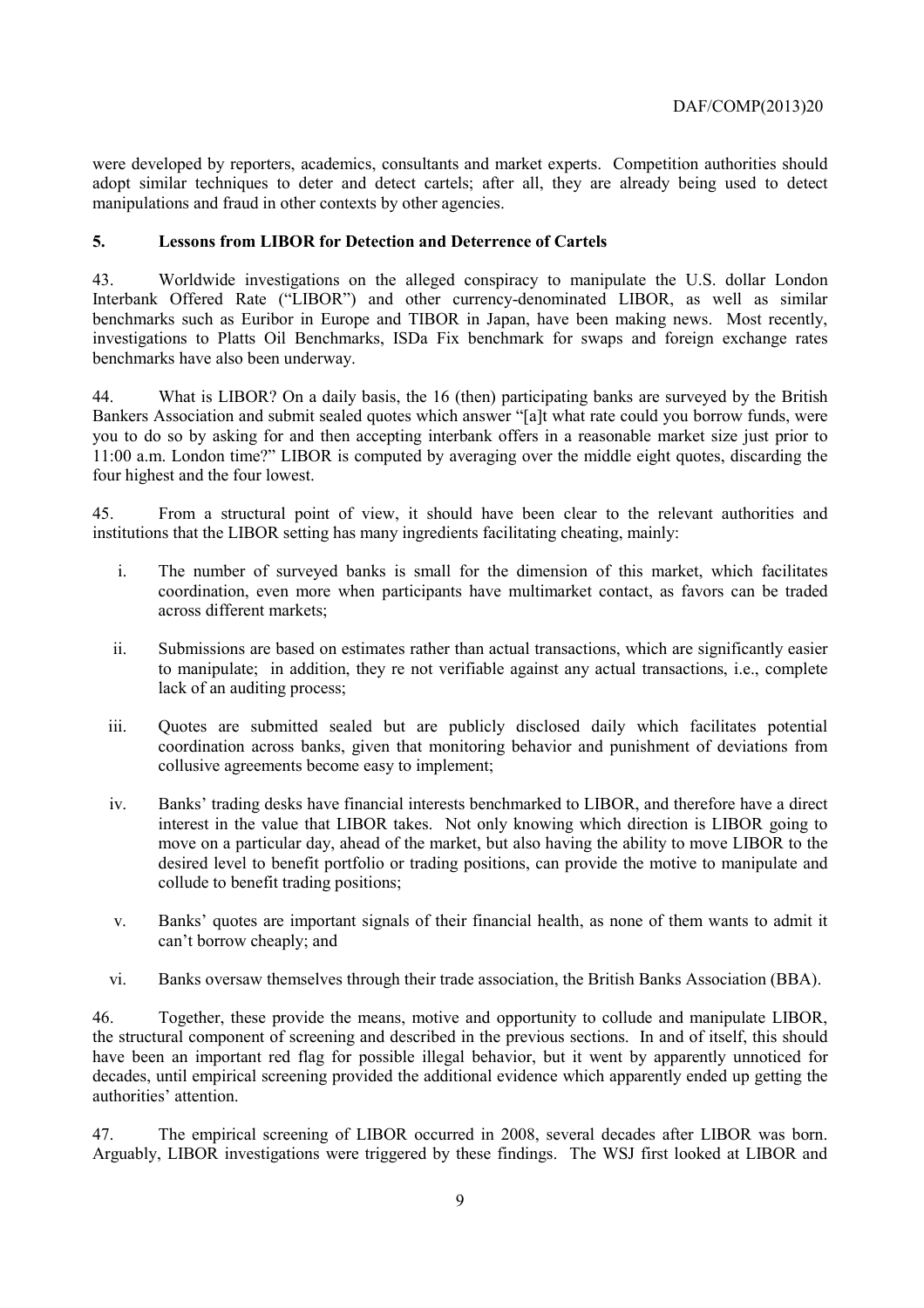found suspicious patterns in April and May of 2008. Its screen showed that since January 2008, the banks' individual quotes were too low compared to what their credit default swap spreads indicated. Abrantes-Metz, Kraten, Metz and Seow followed with a working paper in August 2008 which noted that: LIBOR was completely constant day-in and day-out for many months prior to the financial crisis, while other comparable rates such as the Federal Funds Effective Rate were not; most banks' quotes were identical to each other, while other market indicators such as their pricing in the capital markets, indicated differences (even if slight) across banks; LIBOR did not respond to increasing risk at least since late Spring and early Summer of 2007. In fact, we saw signs of possible collusion dating back to prior to financial crisis.

48. Both the WSJ articles and the Abrantes-Metz et al (2008) analyses used screens to flag such anomalies. Through settlement agreements with some of the banks, we know now that investigations on LIBOR were initiated in October of 2008, though they only became publicly known in March of 2011.

49. Other research on LIBOR was then conducted by Snider & Youle (2009 and 2010), by Abrantes-Metz, Villas-Boas, & Judge (2011), and by Abrantes-Metz & Metz (2012). Snider and Youle present findings supporting their claim that banks' LIBOR quotes are difficult to rationalize by observable cost measures for the period under study, including a given bank's quotes in other currency panels. They also introduce a model in which banks' possession of LIBOR indexed contracts induces them to produce LIBOR quotes that are clustered around discontinuities. Using this model the authors show that there was a severe clustering in the USD LIBOR for the three month maturity throughout 2009. Snider and Youle further try to quantify gains from such behavior and present results showing large exposures to LIBOR by several banks through their interest rate derivative portfolios, allegedly enabling them to profit from the rapid decline of LIBOR starting late in the Summer of 2007. The authors argue that these exposures may have been the incentive behind a deliberate misreporting of LIBOR quotes by the banks.

50. Abrantes-Metz, Villas-Boas & Judge (2011) show that Benford's Law, a mathematical law commonly used to detect fraud in other contexts, is violated for the USD LIBOR from early 2006 through the Summer of 2007 and with continuing anomalous patterns throughout 2009. In 2012, Abrantes-Metz & Metz followed with an analyses similar to bid-rigging to explain that, given that LIBOR quotes are submitted sealed, and that they are supposed to be idiosyncratic to each of the banks as forecasts of their own interbank borrowing costs, simultaneous moves by a large number of submitters from one day to the following to the exact same number are more consistent with explicit rather than with tacit collusion. This article is discussed in further detail in section six, as an example of our empirical screens can be used to attempted to distinguish explicit from tacit collusion.

51. There seemed to have been a lack of understanding by the relevant authorities for the incentives and opportunities to cheat, and to the clearly anomalous data patterns. The internal auditing procedures at the banks applied to LIBOR submissions were either nonexistent or clearly inadequate. Had such internal mechanisms based on screens been in place, banks would have been able to detect and hopefully deter problem submissions, as argued in Abrantes-Metz & Sokol (2012). And had these same tools been applied by the relevant agencies, they would have flagged the anomalies perhaps years earlier, and before the successful screens applications by the WSJ and Abrantes-Metz et al (2008).

52. In addition to detection, the critical role of screens in compliance is recognized and stressed in the settlements reached between the regulatory agencies and the three banks to date on this matter. In fact, as part of these settlements, authorities demanded banks to implement these monitoring and auditing tools internally.<sup>4</sup>

<sup>4</sup> As an example, the Settlement Agreement between Barclays and the U.S. Department of Justice, the U.S. Commodities Futures Trading Commission and the U.K Financial Services Authority requires the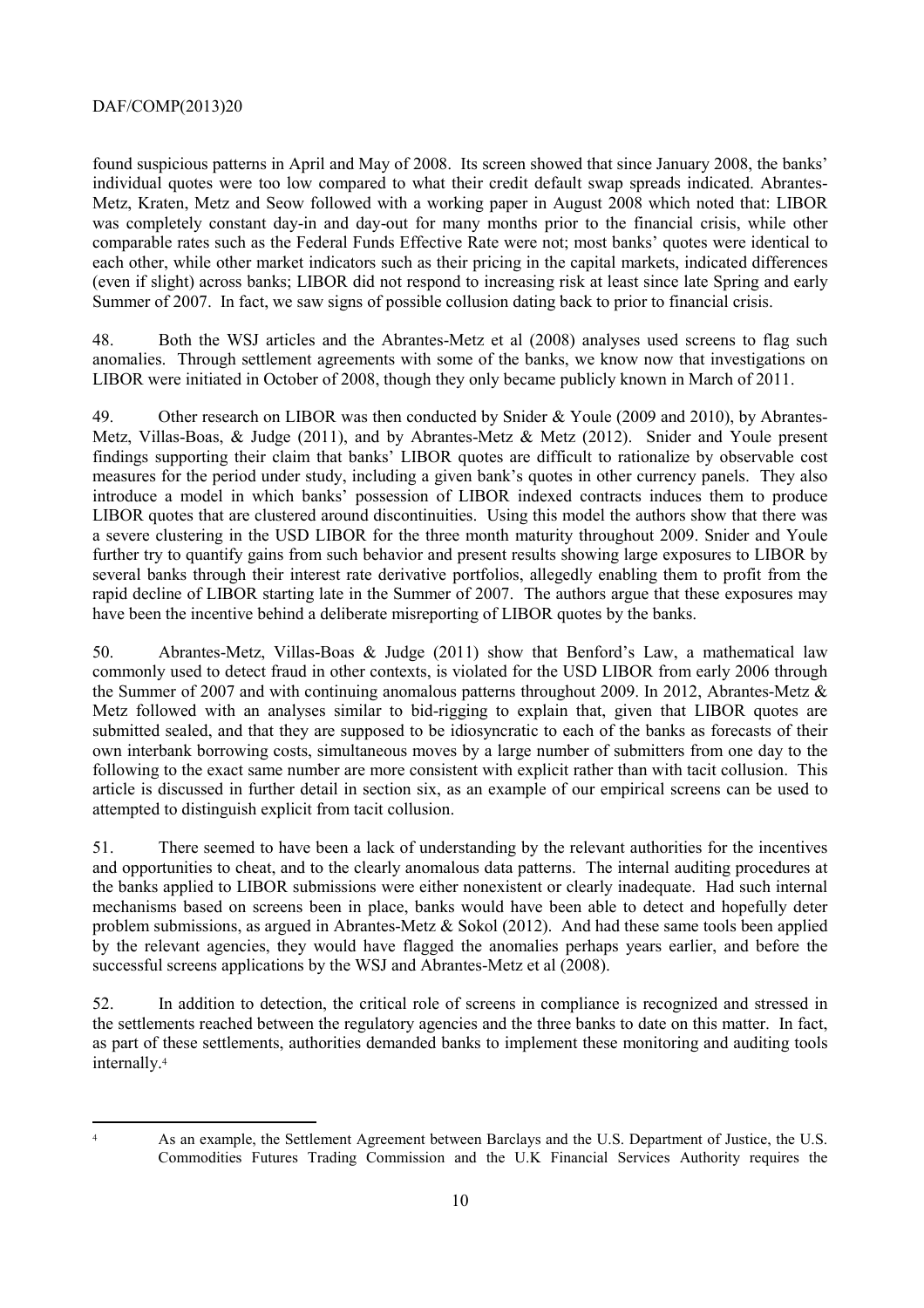53. It is reasonable to expect that these types of requirements for enhanced monitoring may become a reality in other areas as well, not just internally to companies, but externally also in the context of the ongoing reform of financial benchmarks worldwide lead by the U.S. CFTC and the U.K. Financial Conduct Authority ("FCA") through the International Organization of Securities Commissions ("IOSCO"). At least it is reasonable to expect that corporations will start to seriously consider the adoption of these methods, not only to protect themselves against cheating within the corporation, but also against possible cheating up- and down-stream.

54. LIBOR is the perfect example of how screens can be effective, proactive, add value, lead to leniency applications and Leniency Plus applications in a variety of other markets, lead to uncovering of direct evidence, and have a material impact on cartel detection and deterrence.

- i. Empirical screens first flagged the possibility of a manipulation and conspiracy of LIBOR and signaled the need for regulatory agencies to inquire;
- ii. Had structural screens been applied early only, they would have raised various flags given the structure of the LIBOR setting and the incentives to cheat which would have prompted the use of empirical screens earlier on;
- iii. Investigations were started shortly after the empirical evidence put forward through screening, in October of 2008;
- iv. Given (iii) and the fact that the flagging was motivated by empirical screens, leniency applications were generated years into the investigation and a few short months after these became public (public knowledge of these investigations happened on March 15, 2011, through a disclosure in UBS's 10-k, to which UBS followed with a leniency application in May of the same year);

55. In fact, it is likely that the LIBOR manipulation and conspiracy may never have been uncovered had screens not been used. It is particularly unlikely that it would have been identified through leniency – contributing banks would have had no incentive to report on any alleged cheating since profits derived from these may have been very substantial. They did not report for many years, while the alleged behavior seemed to have been ongoing, why would they do so at any other time?

- i. LIBOR investigations have led to investigations into many other similar rates and benchmarks across the board, and to leniency and Leniency Plus applications as well;
- ii. LIBOR investigations have led to a substantial effort worldwide though IOSCO to reform financial benchmarks, with the objective of enhancing their robustness and reliability, i.e., having in mind the structural screening approach, to change the structures and incentives, detection and deterrence of similar future behavior;
- iii. Enhanced internal monitoring programs have become required by the regulatory agencies involved in the investigations, and these also require the use of screening tools;

56. But how about improving anti-cartel policies? After all, and based on public information, illegal behavior may have been ongoing for a very long time and have been widespread, yet it was completely missed by all relevant agencies and regulatory bodies worldwide -- shouldn't this imply that an

1

following procedures with respect to Barclay's LIBOR submissions (Barclay's Settlement Agreement, pages 37-38).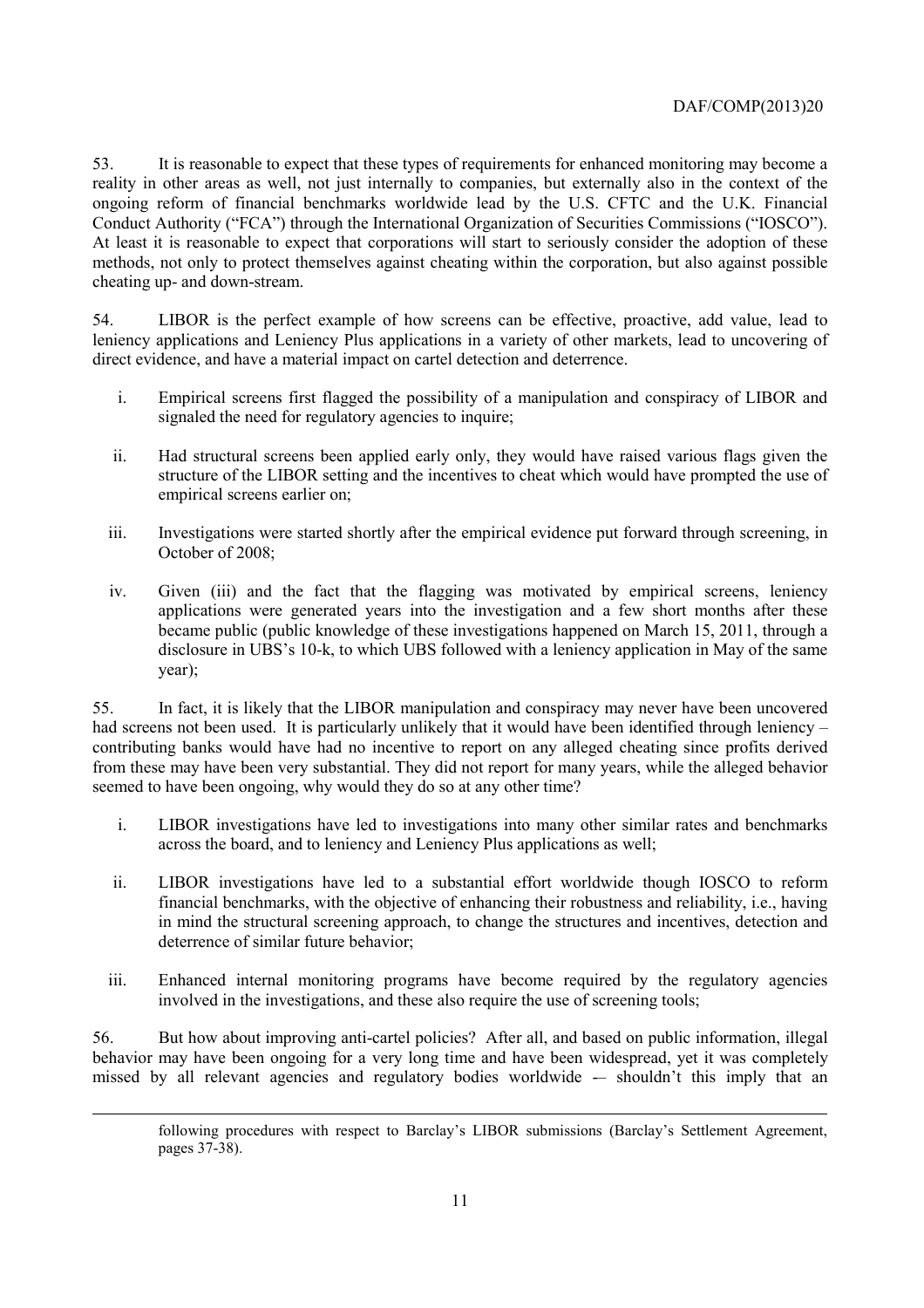improvement is also needed at this level? If we were to take a similar position here as many competition authorities have with respect to other detection tools and how ineffective those may be in their views, what would the LIBOR scandal imply for the effectiveness of currently reactive anti-cartel policy tools?

57. There have always been those who are naturally skeptical that simple empirical analyses can be brought to bear in complex markets. Hopefully, the LIBOR scandal will settle the question of whether screens should be more vigorously applied and move the discussion to how that needs to happen.

## **6. Addressing Concerns Raised on Screens**

58. This section focuses on the main concerns that I commonly hear on why some agencies may not use empirical screens. It addresses each of these concerns separately and explains why, though some of these are understandable, they may still reflect a misconception of either screening techniques or/and of how screens have been recommended to be used.

59. Some of the arguments also place screens to a standard of proof that no other screening methods in other areas of research neither any other tools to detect cartels are required to satisfy, representing in my view unfair arguments to dismiss screens. Or simply, some of the arguments may just as well reflect a culture of reactive anti-cartel detection policy. The major concerns and counterarguments as presented below and should not dissuade agencies from actively adopting screens.

# *6.1 "Screens Have High Error Rates, Erroneously Identifying Cartels Where None Exit"*

60. Even a screen based on a solid theory of cheating and properly designed and implemented can still produce erroneous conclusions, just as is the case with any other statistical test: it may indicate that cheating may have existed where one did not (type I error), or it may fail to flag cheating which did exist (type II error). Again, just as we would not argue that statistical tests are useless because they have margins of error, we should not do the same to screens. The hope is that types I and II errors will not occur with high likelihood, though there is certainly a trade-off between the two.

61. Screens are very useful for flagging or identifying unusual patterns in outcomes but they should not be expected to provide the final proof that any wrongdoing did or did not take place. And they certainly present limitations on addressing the *intention* of particular wrongdoing, though this may well depend on the specific case at hand.

62. Examples already exist in which the power of screens is tested. One of such examples was performed by the Italian Competition Authority, as documented in Esposito and Ferrero (2006). In this paper, the authors tested the power of the variance screen for prices to detect previously known illegal conspiracies. In particular, they pose the question of whether a price variance screen (as initially proposed in Abrantes-Metz, Froeb, Geweke and Taylor (2006)) could have identified collusion in two well-known Italian cartel cases involving gasoline and diesel on the one hand and in baby milk on the other. They also ask whether such a screen could have correctly identified who was involved and during which time period. And the answer to both questions is "yes:" the screen would have correctly identified these two cartels before the Italian Competition Authority did. Another application in which the power of screens was demonstrated involved the German cement market, as discussed in Hüschelrath and Veith (2011). The authors show that buyers could have detected this cartel ahead of the launch of investigations, through the use of screens for structural breaks.

63. It is true that more of these studies should be undertaken, but we need to be conscious that the types of screens here described, were developed and/or implemented over the last five to ten years, while more attention to these methods has only been more significant over the last five years. Not a whole lot more of testing could have occurred in this short time period.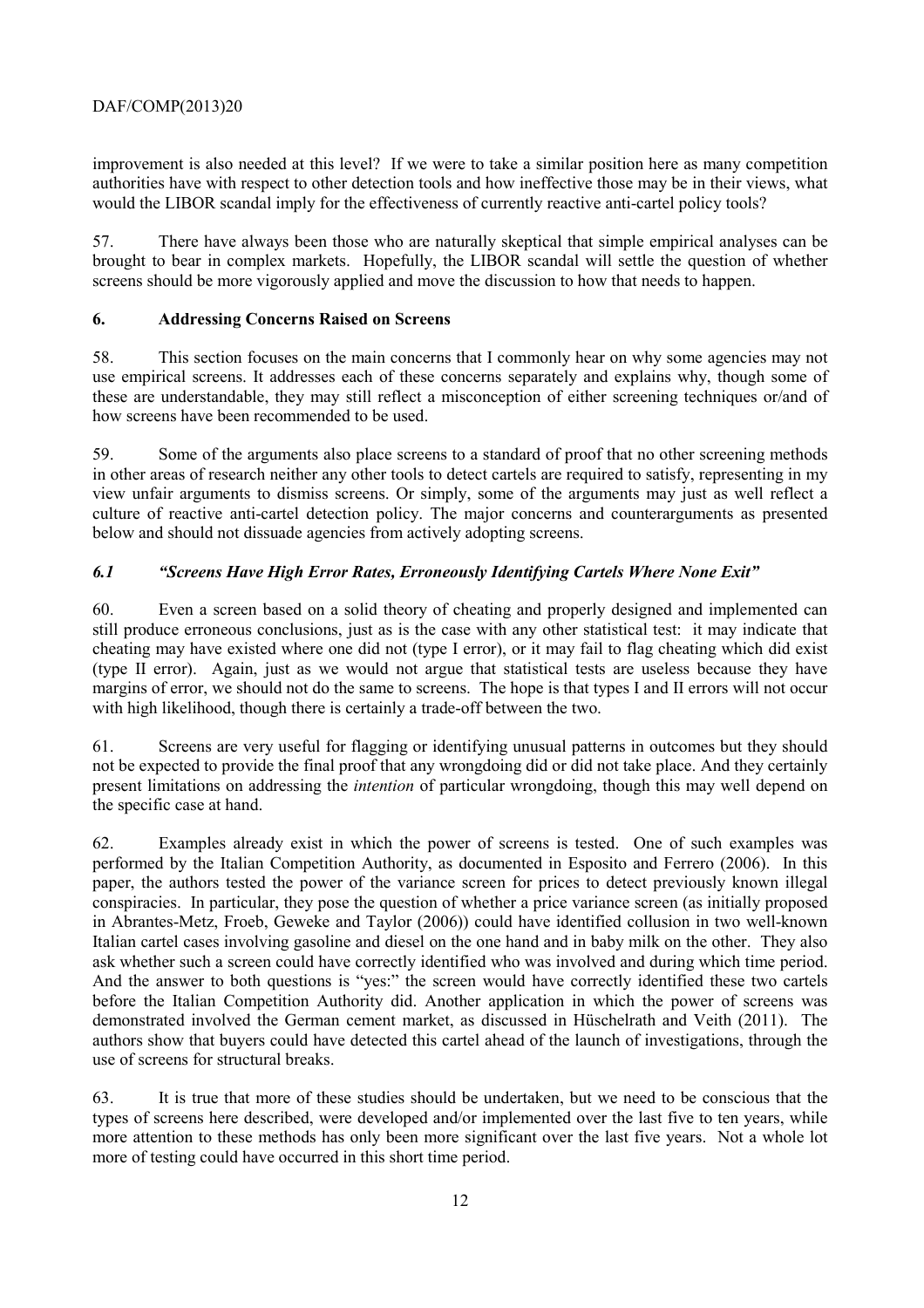64. In addition, how can we really compare screening errors to leniency errors, when we also do not know the latter? Do we know how many of the leniency applications received by the agencies are actually pursued and proven to be successful? In order to dismiss screens "because they have too many false positives," we would need to know how many such errors do leniency applications (and other detection tools for that matter) really have. It seems to me that it is critical to have this information in order to disregard screens in favor of leniency or other tools.

65. Yes, cartel screening will have some errors, but doesn't medical screening have as well? Screening is the beginning not the end of an inquiry. We do not say that medical screens lack value, even if they contain a certain rate of errors – why should we hold cartel screening to an inexplicably high standard not satisfied by any other screening procedures?

#### *6.2 "Screens Cannot Distinguish Explicit from Tacit Collusion"*

66. Related to the point above is the concern that screens may have difficulty in distinguishing legal tacit collusion from illegal explicit collusion. This is a fair point, but it is important to stress that it is not universally true: it depends on the situation at hand. But even in those cases where it is true, why should that disqualify screens? Why hold antitrust screens to a standard that no other screens – such as medical – are required to attain? When a medical screen based on an ultrasound detects a node on a thyroid, that raises a flag and the doctor requires further investigation, namely, a biopsy. The biopsy will ultimately determine (with some error rate) whether the node is malignant or benign. Does anyone want to argue that because the initial screen cannot distinguish malignant from benign, it is therefore useless? Then why make the analogous argument about an antitrust screen?

67. Back to the industrial organization argument, almost exclusively this criticism of screens refers to the well-known result that the same market equilibrium of reduced output and higher price can be attained either through a tacit understanding between competitors or through illegal collusion. Though this is obviously true, as an argument against screens it forgets that a good screen will examine not only *what* equilibrium was attained but also *how* it was attained. It is the dynamics towards the new equilibrium of lower output and higher price which may indicate whether such an outcome was more likely to have occurred through tacit or explicit collusion.

68. In cartel screening, even if some of the flagged cases are later found to reflect tacit rather than explicit collusion, and only a few are actually illegal, what is the problem with that? Why should false positives invalidate antitrust screening but not medical screening?

69. Below I will discuss three examples of screens to explain how an empirical look at the data can assist placing higher likelihood that the underlying behavior was due to explicit rather than to tacit collusion.

#### *Example 1: USD LIBOR*

70. In order to clearly illustrate this important point, below I will present a detailed analysis on LIBOR, first put forward in Abrantes-Metz  $&$  Metz (2012), in which I am my co-author attempt to sort out whether explicit rather than tacit collusion was more likely on LIBOR setting. While I have always argued that a purely empirical analysis of market outcomes can never be the final proof of illegal behavior, under particular circumstances screens can indeed provide additional evidence to assess the more likely form of collusion.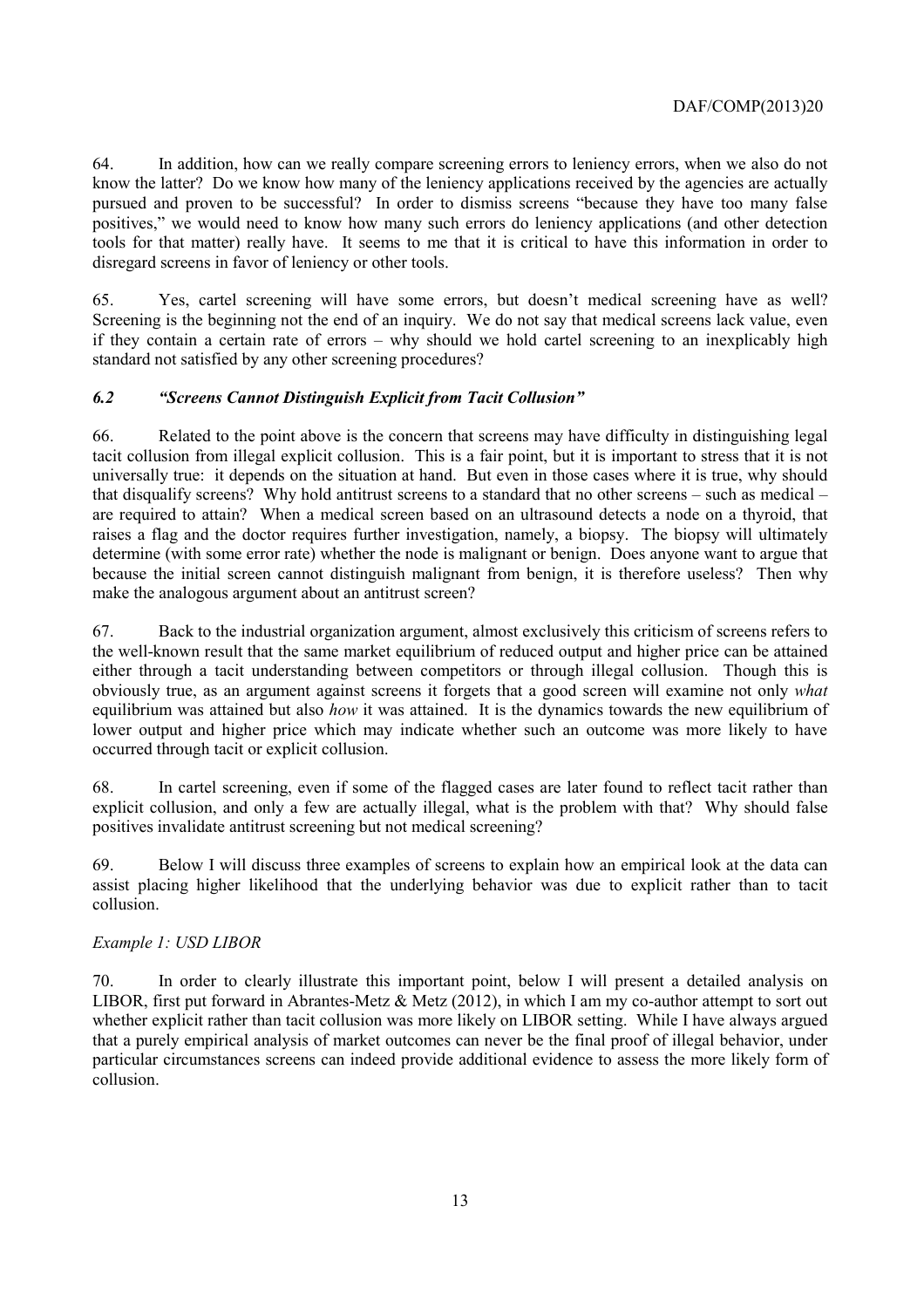71. In Abrantes-Metz & Metz (2012), we calculate the coefficient of variation for the determining set of LIBOR quotes each day;<sup>5</sup> which measures the dispersion or variability in the daily quotes of the participating banks. If the contributing banks were submitting unique quotes each day (which just happened to average to the same level day after day), the coefficient of variation would be large. But if the banks were all submitting essentially the same quote, it would be low, and in the extreme case where the middle eight quotes were identical, the coefficient of variation would be 0. Figure 1 from our paper presents this measure. It is clear that from early August 2006 through early August 2007, the middle eight quotes are essentially identical day in and day out. This, again, seems highly anomalous.





72. How can we account for the stability of LIBOR and the convergence among the quotes? Let's consider some possible explanations. One possibility, of course, is that at least some of the banks were *explicitly colluding*. That is, they were in contact with each other and agreed in advance on a virtually identical quote to submit.

73. Another possibility is that there was *tacit collusion*. Tacit collusion, or conscious parallelism, exists when there is strategic coordination between participants. Each participant attempts to optimize its strategy with consideration as to how the others may respond and adapts its actions based on learning from others' strategies. This can result in convergence of individual outcomes. Consider, for example, the phenomenon of equal gasoline prices across stations on each corner of an intersection. While that might be the result of explicit collusion, it might also be the result of tacit coordination.

74. Yet a third possibility is that convergence across quotes represents a non-cooperative outcome. Perhaps the banks are each independently reacting to (or anticipating) a common market driver. Without any consideration of how the other banks may react, the banks may individually arrive at the same number. Perhaps, in other words, many of the participating banks truly had identical borrowing costs, or at least expected to have identical borrowing costs at particular maturities.

5

Recall that the coefficient of variation is the standard deviation divided by the mean. The mean, of course, is just the Libor level itself. We exclude from this computation the quotes we know did not enter the Libor computation on each given day.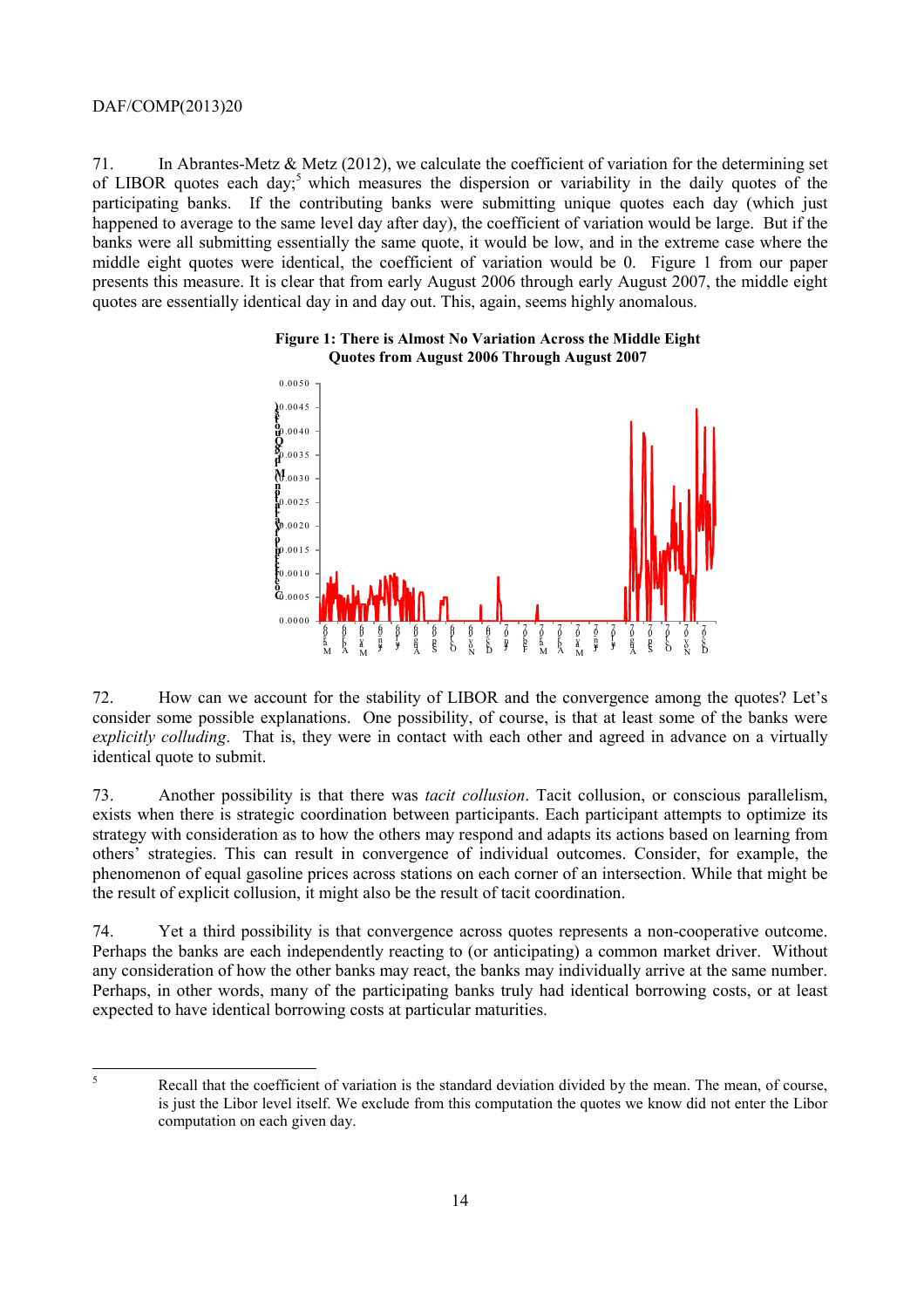75. Each of these—explicit collusion, tacit collusion, or non-cooperative outcomes—may result in an empirically similar outcome in the LIBOR setting: convergence across quotes. The question we turn to now is whether they are empirically *identical*. Can screens draw any distinctions among these?

76. Actually, these three different theories—explicit collusion, tacit collusion, and non-cooperative outcome—lead to subtle differences in empirical predictions in the LIBOR setting. Consider first the possibility that the convergence in quotes was simply a non-cooperative outcome; that the participating banks independently arrived at the same quote for some common legitimate fundamental reason. To accept this explanation we would have to understand why these banks, which differ in important ways, should nevertheless have identical borrowing costs. Not just "similar" borrowing costs, but *identical*. The member banks have varying sizes, varying asset portfolios of varying risk profiles, and varying liability structures. They participate to different degrees in different market segments. It seems highly unlikely that they should then have fundamentally identical borrowing costs, though we may expect them to be similar.

77. We would make a second point. To accept the non-cooperative outcome explanation we need to understand why the quotes weren't always common. In other words, as shown in Figure 1 above, why did the coefficient of variation suddenly drop to 0 in the beginning of August of 2006? And why then did it abruptly increase after August of 2007? We know that the structural break on August 9, 2007 was due to particular events on that day which triggered the "official start" of the financial crisis.<sup>6</sup> On that day, LIBOR quotes drastically changed and became immediately different from each other. Which also begs the question of why the triggering of the crisis did not affect banks' quotes equally, if market conditions were the reason why they were identical previously in the first place. What fundamentally changed during the 12 months from August 2006 to August 2007 that could account for this independent convergence? We require an explanation as to why those costs would be identical for a 12-month window, but not before, and not after.

78. So the data seem inconsistent with a non-cooperative outcome. That leaves us with two other possibilities. How might we empirically distinguish explicit from tacit collusion? If the banks slowly converged to the same common quote, and then repeated it over and over again, we would see results as in Figure 1 for the most part. But if the collusion were tacit, if the banks were "learning" from the strategic reaction of the other banks, then we would expect to see a transition period in Figure 1 in which the variation of intraday quotes would be decreasing towards zero. We don't. Instead, we see an abrupt transition to 0.

79. Further complicating the tacit collusion argument is the fact that the quotes are sealed. Only after LIBOR is computed are the quotes made public. If the banks submitted largely the same quote day after day, and we saw that the other banks were learning and converging toward that common quote, we might more likely ascribe this to tacit, strategic collusion. But if we see that many banks submit a common (sealed) quote one day, and then submit a common but different (sealed) quote the next day, that is more difficult to understand as tacit behavior.

 $\overline{a}$ <sup>6</sup> On August 9, 2007, there were major news on the realization of a liquidity and subprime crisis: (i) there was a "coordinated intervention" by the European Central Bank, the Federal Reserve Bank, and the Bank of Japan; (ii) AIG warned that defaults were spreading beyond the subprime sector; and (iii) BNP Paribas suspended three funds that held mortgage backed securities.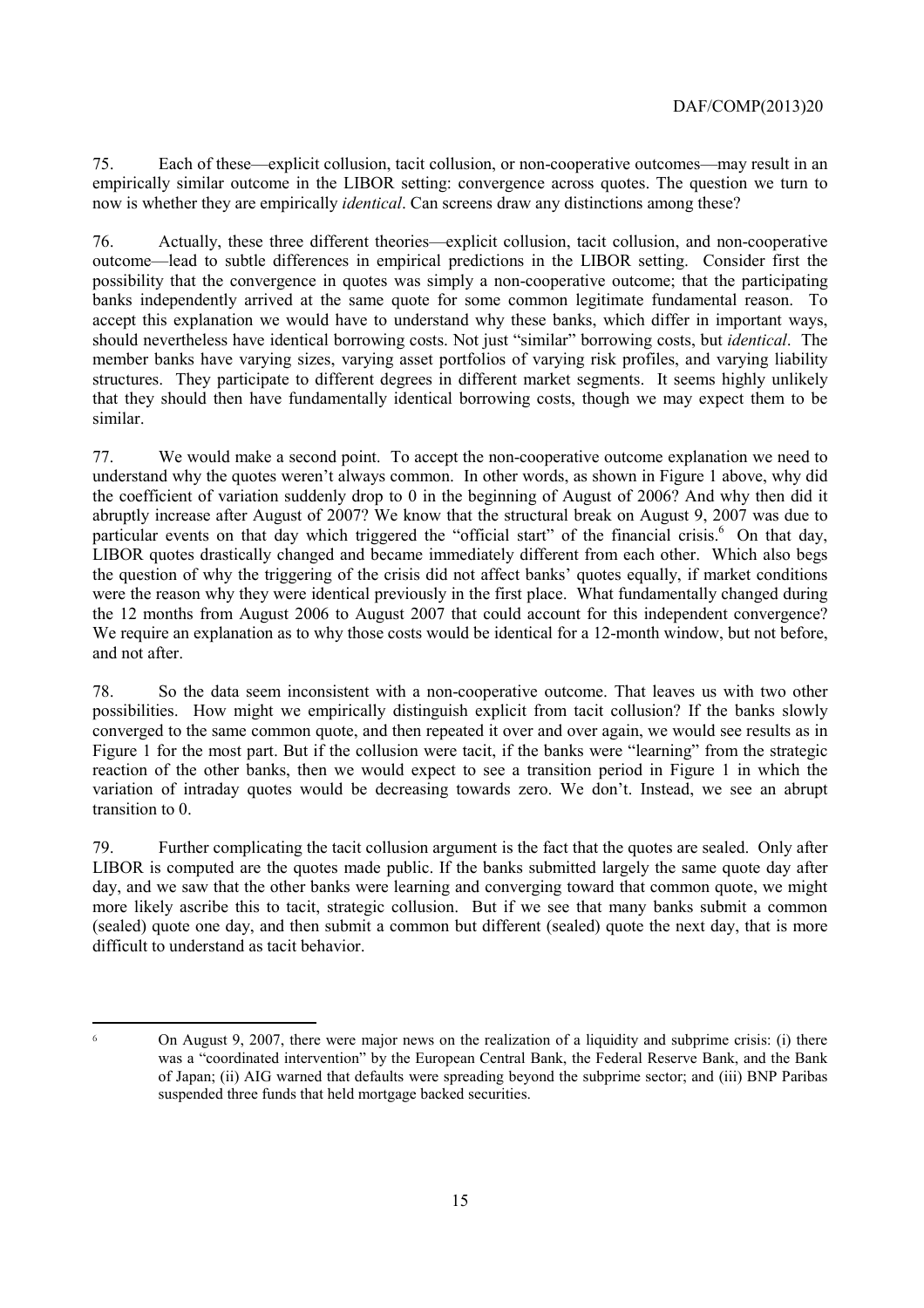80. Another justification we have heard from this behavior, and interestingly from regulators investigating LIBOR, is that "the quotes were the same because the banks were all benchmarking against one particular index." Really? Let's think this through. If they were benchmarking their quotes against another index, why didn't they do that before, why only now? And if they switch to such benchmarking on these dates, how did they suddenly come up with such an agreement from one day to the next to do so? Would that still require an explicit agreement among the banks to do so, given that the change in quotes patterns is so sudden?

81. Table 1 below details the quotes of early August 2006. The quotes not highlighted represent those which were excluded from determining LIBOR on those days. Table 2 summarizes the quotes by listing the unique values that determined LIBOR on those days, and the number of banks that share that quote.

|                               |          |          | 2006            |          |          |
|-------------------------------|----------|----------|-----------------|----------|----------|
|                               | August 3 | August 4 | <b>August 7</b> | August 8 | August 9 |
| <b>BTMU</b>                   | 5.410    | 5.430    | 5.370           | 5.370    | 5.330    |
| <b>Bank of America</b>        | 5.400    | 5.420    | 5.380           | 5.370    | 5.325    |
| <b>Barclays</b>               | 5.410    | 5.420    | 5.370           | 5.370    | 5.340    |
| <b>JPM</b> Chase              | 5.410    | 5.420    | 5.380           | 5.370    | 5.330    |
| Citi Bank                     | 5.405    | 5.420    | 5.360           | 5.370    | 5.330    |
| <b>CSFB</b>                   | 5.405    | 5.420    | 5.360           | 5.370    | 5.330    |
| <b>Deutsche Bank</b>          | 5.405    | 5.415    | 5.365           | 5.365    | 5.325    |
| <b>HBOS</b>                   | 5.410    | 5.420    | 5.350           | 5.370    | 5.330    |
| <b>HSBC</b>                   | 5.400    | 5.420    | 5.370           | 5.370    | 5.330    |
| Lloyds                        | 5.410    | 5.420    | 5.360           | 5.370    | 5.330    |
| Norinchukin                   | 5.410    | 5.420    | 5.370           | 5.370    | 5.340    |
| <b>Rabobank</b>               | 5.405    | 5.415    | 5.370           | 5.370    | 5.330    |
| <b>Roval Bank of Canada</b>   | 5.405    | 5.420    | 5.370           | 5.368    | 5.330    |
| <b>Royal Bank of Scotland</b> | 5.400    | 5.420    | 5.370           | 5.370    | 5.330    |
| UBS AG                        | 5.405    | 5.420    | 5.370           | 5.370    | 5.330    |
| <b>West LB</b>                | 5.405    | 5.460    | 5.360           | 5.370    | 5.330    |

**Table 1: Individual Quotes for 1 Month USD LIBOR from Early August 2006** 

| Table 2: The Distribution of "Determining" Quotes |  |  |  |
|---------------------------------------------------|--|--|--|
|---------------------------------------------------|--|--|--|

|                |       |                 |       | 2006                       |       |                 |
|----------------|-------|-----------------|-------|----------------------------|-------|-----------------|
|                |       | <b>August 3</b> |       | August 4 August 7 August 8 |       | <b>August</b> 9 |
| Value 1        |       | 5.405           | 5.420 | 5.360                      | 5.370 | 5.330           |
|                | Count | 7               | 12    | 4                          | 14    | 12              |
| Value 2        |       | 5.410           |       | 5.365                      |       |                 |
|                |       | 6               |       |                            |       |                 |
| <b>Value 3</b> |       |                 |       | 5.370                      |       |                 |
|                |       |                 |       | 8                          |       |                 |

82. For example, on August 3, seven banks submitted the quote 5.405 and six banks submitted the quote 5.410. But then on August 4, twelve banks submitted a quote of 5.420—different from any of the quotes submitted the previous day. On August 7 there were three different values that were part of the "middle eight" quotes on that day, 5.360 (submitted by four banks), 5.365 (submitted by one bank) and 5.370 (submitted by eight banks). And on August 8, fourteen of sixteen banks submitted a quote of 5.370.

83. One might interpret that as tacit learning: eight banks submitted 5.370 on August 7, and then seven more did on August 8 (with one bank changing its quote away from 5.370). But let's consider the quotes of August 9. Twelve banks submitted a quote of 5.330. No bank had submitted that quote in the four days prior to August 9; in fact, no bank had submitted that quote since June 30, 2006 when two banks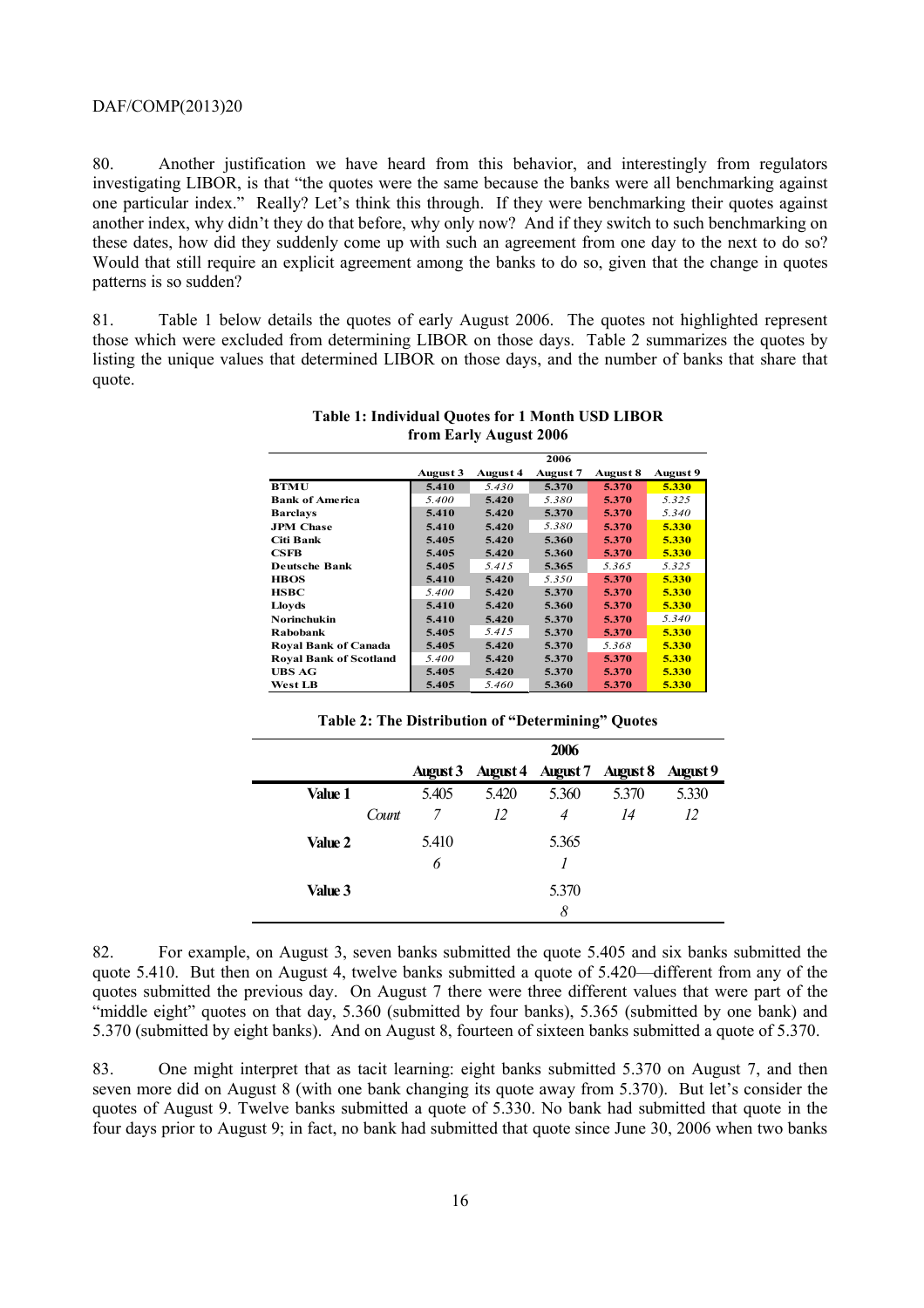had. Yet, somehow, twelve banks moved to it on that date. This seems inconsistent with the tacit collusion or learning theory, especially when we recall that the quotes are submitted sealed.

84. And just as was the case with the non-cooperative outcome theory, to accept the tacit collusion theory we would have to understand why there was strategic learning leading to convergence in the period August 2006 through August 2007, but not before, and not after. What was different about those twelve months?

85. So the data seem inconsistent with tacit collusion as well. That leaves us with explicit collusion as the most likely explanation. Of course, we have repeatedly explained in previous work that the patterns identified through screening are not proof of explicit collusion; but this explanation simply seems more likely than the alternatives. From August 9, 2006 onwards there are a few rare episodes in which a few banks submit slightly different quotes from the majority, but for the most part, and as evident in Figure 2, the group of banks effectively determining LIBOR submitted the same identical quote day in and day out for one year, until August 9, 2007.

#### *Example 2: Undisclosed Major Financial Benchmark*

86. Let's now look at a second example. Figure 2 below refers to the intraday variation of daily submissions of different groups of banks, for a known (and here undisclosed) benchmark currently under investigation worldwide for possible collusion and manipulation. The numbers charted have been altered and do not reflect the actual numbers in the data, but the patterns of the statistics have been preserved.

87. In this setting, there are again multiple banks submitting quotes for the computation of this financial benchmark, in a manner comparable to LIBOR. There are particular dates, which I call "setting dates," which are relevant for many of the contributing banks. These are dates in which resets and maturities occur for derivatives contracts based on this financial benchmark, and there is therefore potentially an incentive to manipulate the financial benchmark upwards or downwards depending on the banks' positions and clients. These dates are set regularly throughout each calendar year. The third of the set of three consecutive dates is the most important, but some of the contracts may in fact target up to 2 days prior to that date.

88. Figure 2.A shows the clear pattern in the submitted quotes. There is a set of banks, called "Group 1," whose quotes are very different from each other immediately before and immediately after the 3 setting dates. But on the 3 setting dates, these quotes are completely equal to each other! Notice how the quotes for "Group 2" representing all other banks do not show the same patterns. Only Group 1 changes its quotes exactly on the 3 relevant dates, not one day before, and not one day after. Furthermore, it is observed that such convergence in quotes among Group 1 for only 3 consecutive days, and not at least 15 days before or after those 3 consecutive days, never happens outside of those 3 setting days. These data immediately suggest a few questions. Since the differences in intraday variation among the two groups 15 days before and 15 days after the 3 dates are very similar, why are they so different during the 3 setting dates? And during the 3 setting dates, Group 2 continues with the same level of dispersion of quotes while Group 1 has all equal quotes? How likely is it that this would have happened without explicit communication among Group 1 banks?

89. Figure 2.B below shows another of such dates, in which Group 1 and Group 2 represent two sets of banks with completely equal quotes within each of the respective groups, only on the 3<sup>rd</sup> and most important of the setting dates, and neither before nor after. Furthermore, that does not happen for all other banks represented in Group 3. And in addition, Groups 1 and 2 may be attempting to influence the financial benchmark in differing directions, potentially one group trying to move it upwards, while the other trying to move it downwards. Again, this is highly unlikely to occur without explicit communication,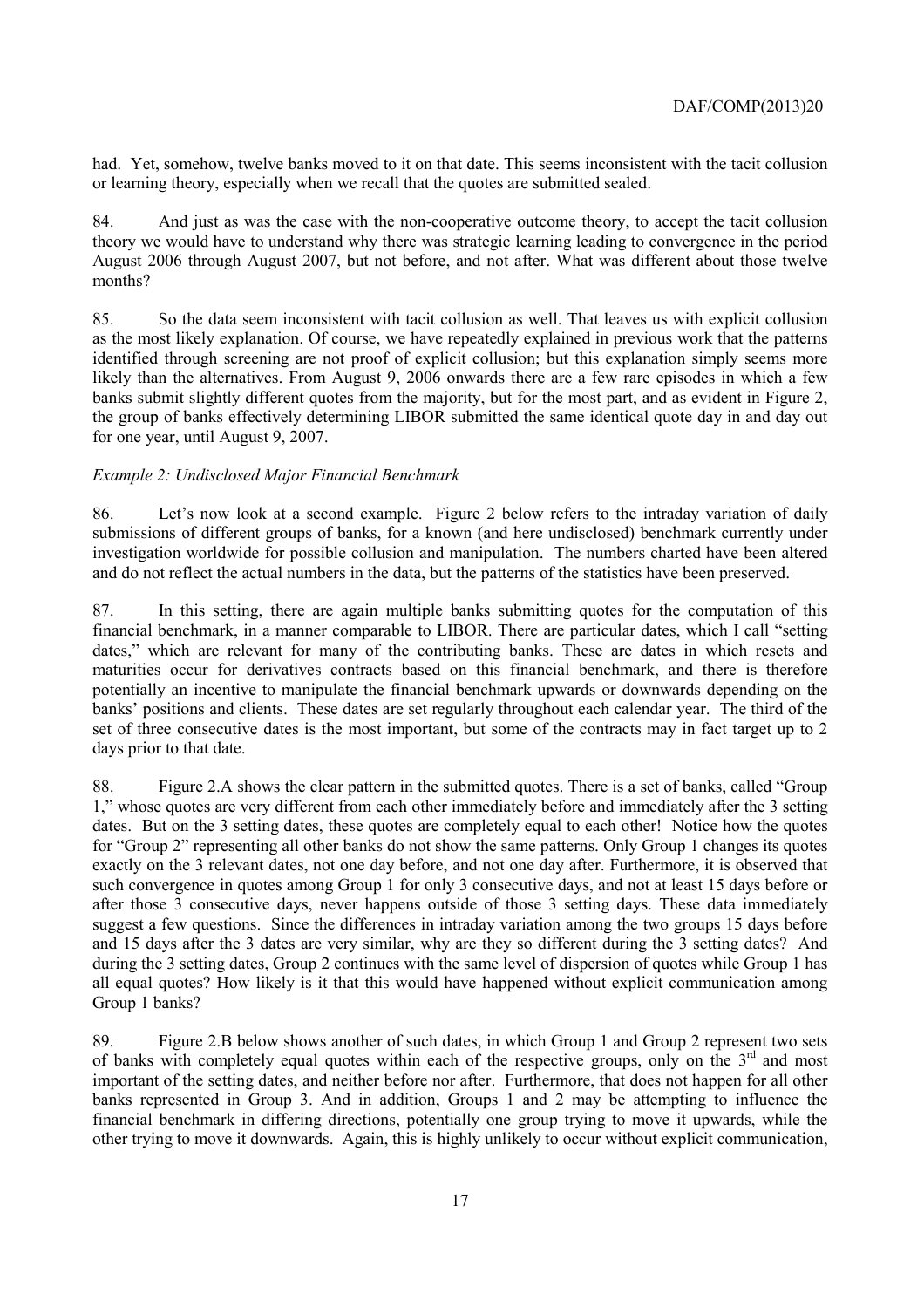when it only happens on these key dates. And these patterns recur throughout these relevant dates over several years, until it is disclosed that authorities are investigating this benchmark and starting to find evidence of collusion and attempted manipulation.

90. Means, motive and opportunity to collude and manipulate, with the empirical evidence to support. Certainly the patterns here observed are much more likely to be the product of explicit rather than of tacit collusion.





**Figure 2.B: Intraday Coefficient of Variation of Bank Quotes for Undisclosed Benchmark around Setting Dates for Derivatives Contracts Based on this Benchmark** 

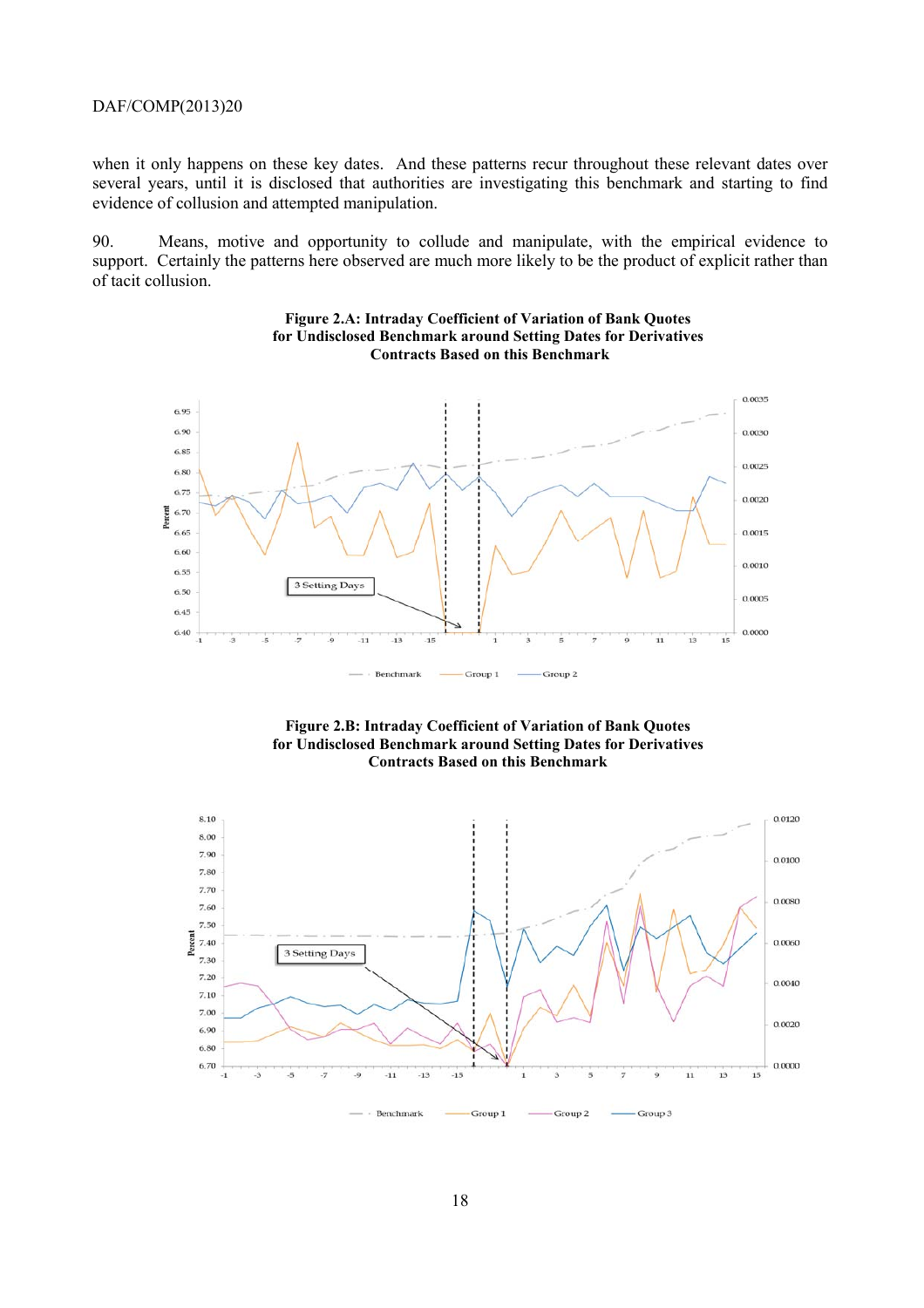## *Example 3: Canadian Bid-Rigging*

91. In September of 2012, a Canadian reporter flagged the possibility of a bid-rigging, market allocation and price fixing conspiracy in road construction in Montreal (Montreal Gazete (2012)). She noticed that winners frequently subcontracted losers, and that the same companies tended to win in the same regions repeatedly, among other patterns. Granted this could have been reached through tacit agreements, at least in principle, but the frequency of unexpected patterns was very high. But she also ran a simple and very intuitive screen and found important empirical evidence in favor of explicit collusion: that presumably independent competitors submitted sealed bids to an agency and provided the same contact number in their bids! Unexpected certainly, and almost impossible. This clearly points to explicit coordination. But if the reporter was easily able to find this information through publicly available data, why didn't the agency flag this abnormality when the bids were submitted?

92. Needleless to say that these findings generated an investigation and several resignations have already occurred.

## *6.3 "Screens are Very Resource Intensive, They Do Not Pass a Cost-Benefit Analysis"*

93. It is true that screens will consume resources, but so will any other type of work. It is also true that screens will require more resources than sitting and waiting for a leniency application to be filed, but again, and as explained in detailed earlier in this note, they may well target cartels with differing market effects, and represent a proactive versus a reactive anti-cartel policies.

94. It has never been my recommendation to implement screens in every market and at every moment in time. That would likely be neither productive nor efficient. The development and implementation of screens has to be smart, focused and strategic. First of all, data need to be available, otherwise empirical screens are not feasible. Second, screens should be applied to markets or industries were the likelihood of collusion is higher (to either already exist or to emerge), either due to the features of the industry itself or due to recent history or some other type of prior, including a lead from someone or a complaint. And finally, resources need to be put in place to appropriately develop a screen that fits to the situation at hand.

95. These analyses do not have to involve a massive amount of resources. For example, I find it unlikely that the analysis conducted by the 2008 WSJ articles on LIBOR took more than a few days to put together, or used more than a handful of data series. My 2008 paper on LIBOR also only took less than one week for data to be compiled and results calculated. The Canadian reported who flagged the cartel in road construction in Canada only studied the data by herself for a few weeks and put forward an analysis that seemed convincing to authorities, so much so that an investigation was launched (and evidence of wrongdoing seems to have been obtained shortly thereafter). If screens are so resource intensive, how could reporters and academics run them to flag such large cases?

96. These are clear examples of screens which did not take long and in many cases were performed by reporters, not expert economists. If they could do this, why can't competition authorities do the same?

97. Of course screens can on occasion be resource intensive. That was the experience of the Brazilian competition authority, CADE, when it used screens to select from hundreds of complaints of alleged localized gasoline cartels (Ragazzo (2012)). Screens were used to select those cases in which market evidence was the most significant. Out of hundreds of possibilities, 10 were selected through screening, and among those 10, direct evidence of collusion was found for 6 cases. A success rate of 60% would normally be considered quite good. It did take a significant amount of resources to get there, but the other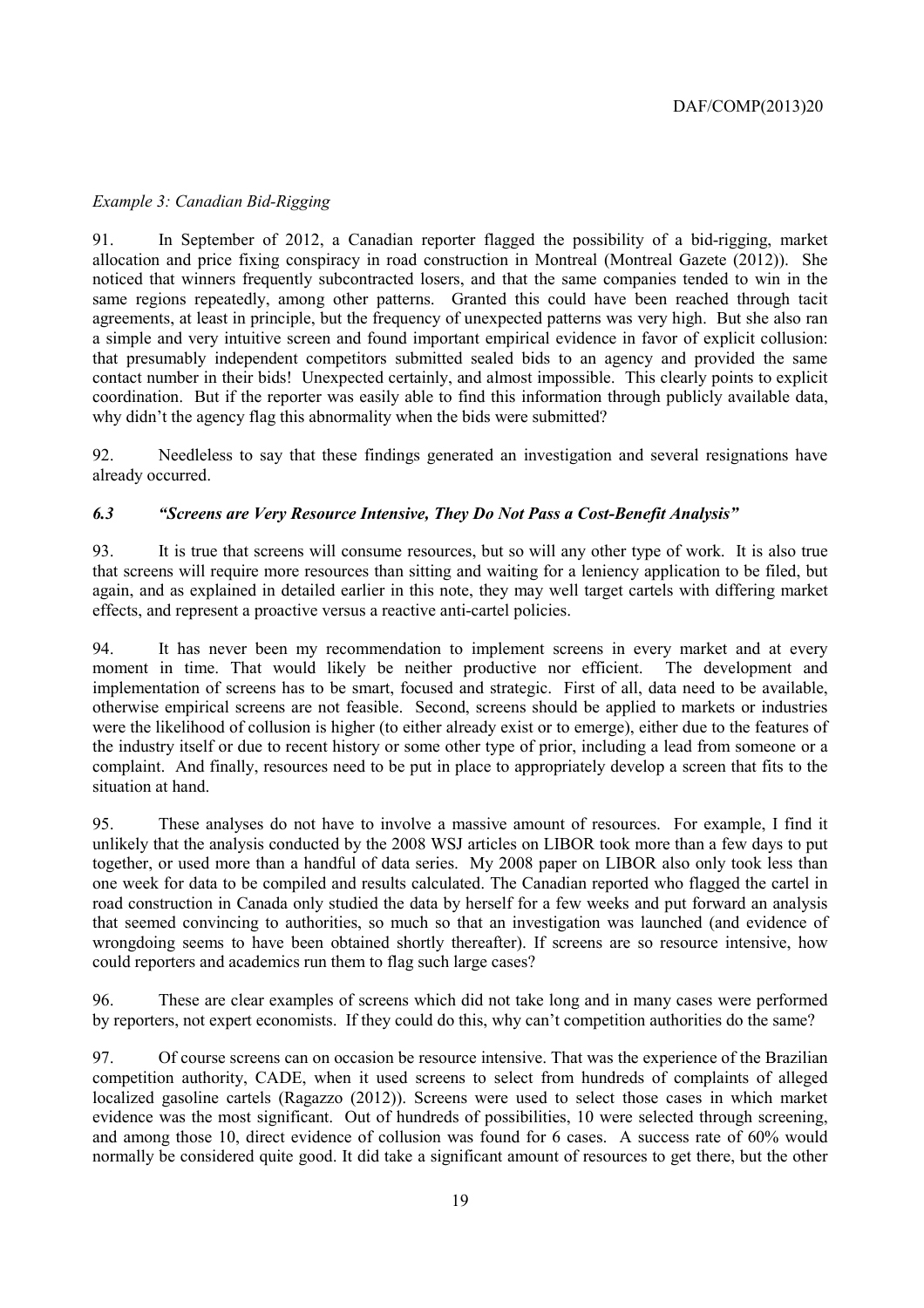three options were either (i) use even more resources to investigate all of the hundreds of complaints; (ii) randomly select complaints to investigate, which would have been an inferior course of action; or (iii) investigate no cases and just wait for all of these to file leniency application. CADE took the right decision, appropriately applied screens, and consequently had a high success rate. CADE is of the opinion that screens were cost-effective, as they helped focus resources on those cases with the highest likelihood of a market effect. Other agencies should follow the example.

98. Another successful example of screening was that of the Mexican Competition Authority which used bid-rigging and price-fixing screens to provide empirical evidence for an alleged cartel in pharmaceuticals in Mexico (Mena-Labarthe (2012)). The effort did take significant resources, but it was worth it in the view of the Commission, and furthermore, it was recognized in court has constituting valid evidence for the collusive claim put forward by the Commission.

99. Though screens can at times become technical and numerically challenging, that does not always have to be the case, especially at the beginning of the process. None of the examples provided above were technically challenging, or else how could reporters have performed most of these analyses?

100. Another example of a simple first stage analysis is contained in my recent paper on the aluminum market dislocation, from September 2013 (Abrantes-Metz (2013a)). This paper discusses the aluminum market, the structure,the incentives and opportunity to manipulate and collude. For the most part it simply plots the data on prices, quantities and other measures – it cannot get any easier than that – and evaluates them through an understanding of the market itself. Despite its simplicity, I believe the paper makes a reasonably compelling argument for possible collusion.

101. The purpose of screening is not to deliver the final evidence based on which colluders will be convicted, but instead to identify markets where empirical red flags are raised and which are worth further investigations. They do not have to be overly technical, complicated or demanding. They do have to be smart, focused, strategic and appropriately designed for the case at hand.

## *6.4 "Screens Lack Robustness, Why Should I Use Them?"*

102. I have always been and will continue to be a believer in the power and the role of empirical screens in conspiracy and manipulation cases, and use them in most litigation cases I am involved in. But it is important to remember that these are econometric tools, with all the usual caveats, and they may potentially be misused. Screens, just like any empirical technique, can be effective only when properly applied; otherwise they risk producing nonsense.

103. The two golden rules for screens are (i) "one size does not fit all," and (ii) "if you put garbage in, you get garbage out,"." Take the first rule. A screen needs to be designed or at least adjusted to the situation at hand. Just because a given set of variables and model specifications prove highly effective when estimating the demand for bread does not mean that those same variables or specifications work when estimating the demand for cars. We typically do not say "this exercise of using the demand for bread to estimate the demand for cars is useless and imprecise" and therefore abandon econometrics altogether for estimating demand equations.

104. The observation that a model of bread demand does not make a good model of car demand does not represent an argument against econometrics in general. The basic idea of setting up an equation that explains quantity demanded as a function of price and other relevant demand-side variables, and estimating it using appropriate econometric techniques, remains valid. Instead, the lesson we take is that we need to think clearly about what we want to estimate, the characteristics of the market at hand, and the appropriate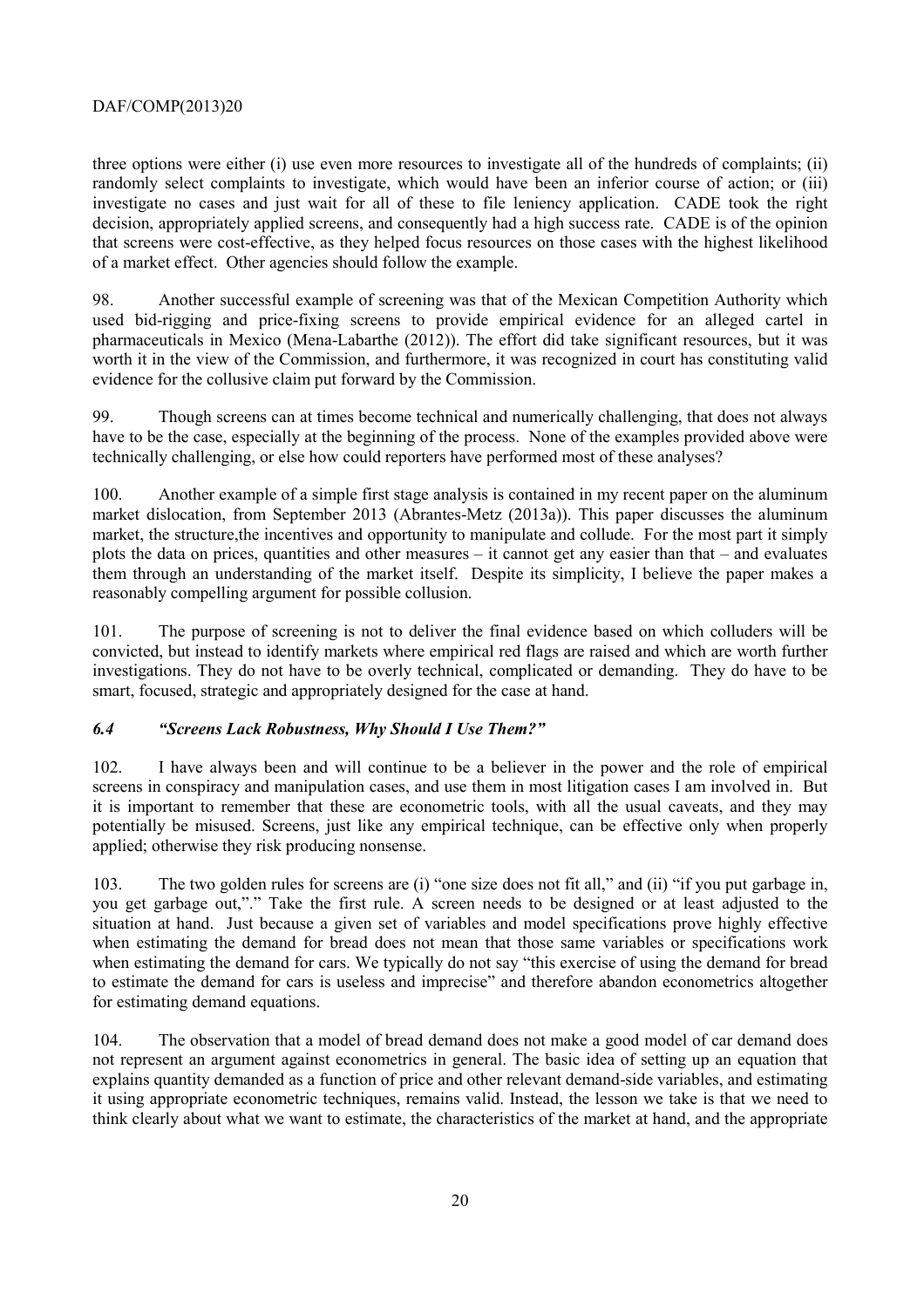set of variables and demand formulation to use so that the technique can be appropriately tailored to the case at hand.

105. Screens are no different in this regard. It is not a fair criticism to blame the screen when it delivers different results if applied to the levels of variables rather than to their growth rates, when using different benchmarks or different time periods, or when either controlling or not for changes in other factors. Such choices represent fundamentals of the empirical specification, they are not "variations on a theme," and just as no "regression model" would be robust across all of them neither should we expect "screens" to be. These are **key** decisions to be made when applying an existing screen, for whatever purpose it will be used.

106. This also leads us to the second golden rule: As is always the case in empirical work, a screen is only as good as the choices of what is put into it. Expertise is needed when developing and applying a screen. It is critical that the appropriate choices are taken based on sound justifications when designing and implementing an empirical approach to a conspiracy and manipulation case, or any other case for that matter. Screens are powerful, but they are not so powerful that they work "everywhere" across "any" data set.

107. A proper screen should have a theory of collusion underpinning it. For example, there is a significant amount of theoretical and empirical evidence that collusion is likely to induce decreased price volatility, under particular circumstances (Abrantes-Metz, Froeb, Geweke and Taylor (20006); Athey, Bagwell and Sanchirico (2004); Harrington and Chen (2006)). But that does not mean that all types of collusion are expected to have that effect on prices. Certainly, it is reasonable to expect that when cartelists are fixing prices, they will, to the extent they are successful, likely induce lower price volatility than would otherwise obtain, due to the nature of their agreement. But it does not directly follow that all types of conspiracies will induce price stability. Does that mean that a variance screen to detect collusion lacks usefulness and power? No, not at all. But it does mean that we need to know how and when to use it, and to appropriately take into account relevant market conditions.

## *6.5 "Why Use Screens if Cartel Members Will Learn to Beat Them"*

108. The argument has been put forward that since it is possible for conspirators and manipulators to learn how to disguise market outcomes to avoid screens, it is futile to begin using screens in the first place. In any other areas of the law, we do not take this position – just because criminals may sometimes outsmart the detection tool does not render enforcement moot nor prevent agencies from improving their detection tools. Furthermore, was it not true that the U.S. leniency program did not work that well 30 or 40 years ago? Did the US DOJ therefore abandon it? On the contrary, it worked to improve the program so that it could become more effective. Why should standards be any different for screening?

109. Competition authorities should use screens and keep on improving them, but in doing so, they should maintain a degree of non-transparency with respect to the screens used. Notice though that a welldesigned screen will go to the core of the conspiracy so that it focuses on the key feature that would be altered by the collusion (if successful). Some screens are more robust in this regard than others. But even if well-designed and implemented, a screen still has a margin of error and may produce an erroneous result because, among other reasons, conspirators have learned how to beat it. If so, it is preferable to continually improve the screen and enhance its detection power rather than to abandon it altogether. We should not let the perfect be the enemy of the good.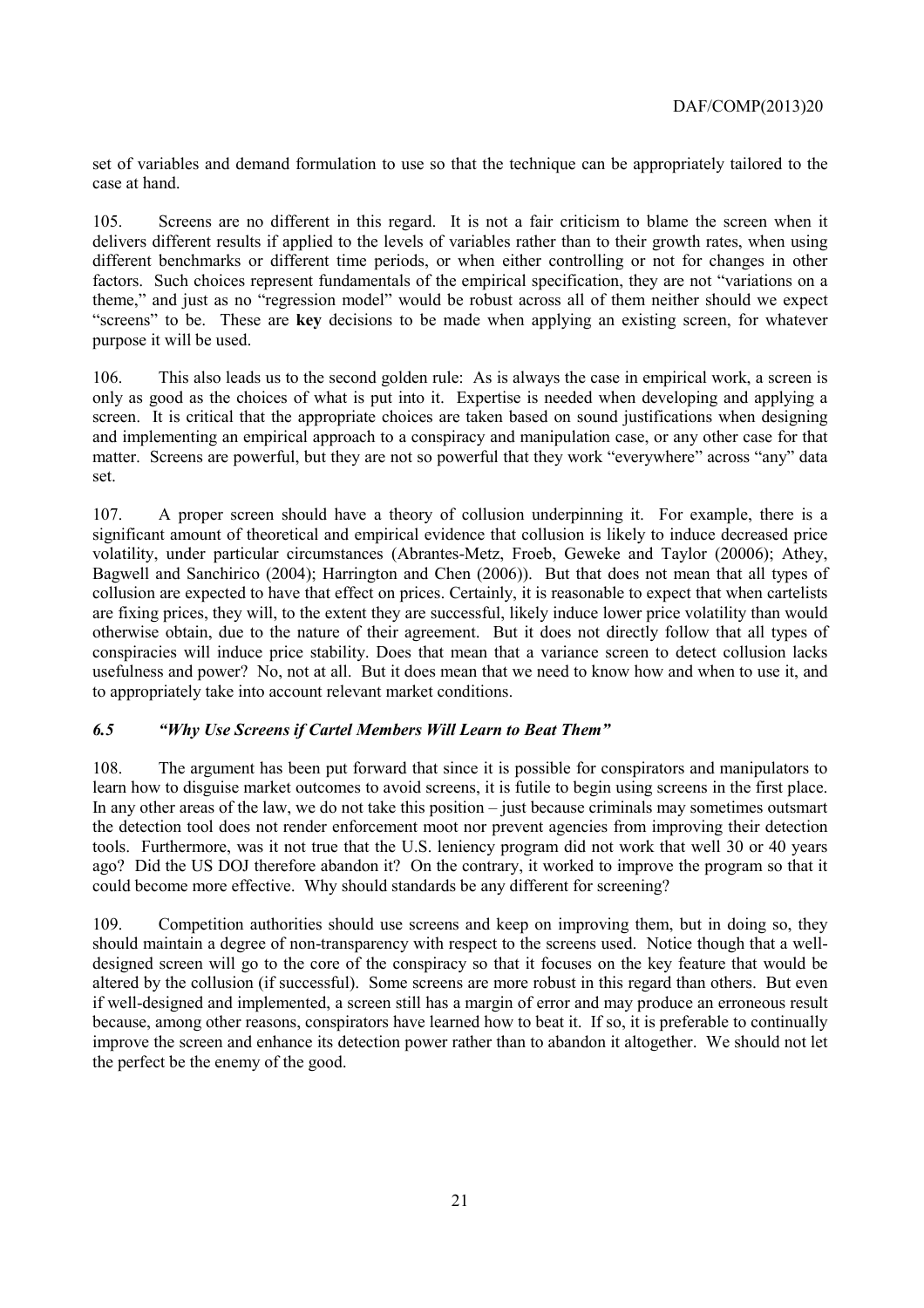## *6.6 "Screens Are Very Limited Due to Data Restrictions, and We Cannot Subpoena Companies Just So We Can Screen Them"*

110. It is true that the type of screens here discussed, i.e., empirical screens, can only be applied when relevant data are available. Though this restriction excludes some industries, there are many industries for which enough data for a screen are available. In addition, proxies for costs can often be obtained from the Bureau of Labor and Statistics in the U.S., and data on bids for many procurements are publicly and easily available across the country. It bares repeating that reporters and academics have used publicly available data in the Canadian matter and LIBOR, and in several other cases. There are many opportunities to pursue which do not require agencies to subpoena companies for data.

111. But for industries for which data are not available, competition authorities need to take an active role in requiring basic data (such as prices and quantities) to be collected and made publicly available. There is still a significant number of industries which are completely obscure on basic market statistics – see for example the fracking industry (pressure pumping) which provides services to all oil and natural gas companies worldwide and is currently under investigation by the U.S. DOJ. I am not aware of any publicly available data on prices, quantities, or market shares for this industry. All that exists are a few companies putting out surveys to the operators in the industry to get a sense of what these statistics may be, but such data are not approved by the operators themselves. The lack of information in an industry like this is conducive to anticompetitive practices, as it cannot be monitored through screening or any other way. Responsible agencies need to take a stand and start requiring such data to be reported, collected and available publicly, even if not freely.

## *6.7 "My Leniency Program Works so Well, Why Should I Bother Engaging in Screening?"*

112. I am hoping that, if the reader is following this note closely, this question would already have been clearly answered in section 4. Going further, agencies such as the U.S. Securities and Exchange Commission run a whistleblower program and screening programs in parallel. These approaches are complements, not substitutes. I stress again that LIBOR was first flagged by screening; only years later were leniency applications filed. Leniency Plus applications have likely begun to be filed, and many additional conspiracies and manipulations are currently being investigated around the world, all as a consequence of the initial flagging of LIBOR through screening.

# *6.8 "Screens are Very Popular in Academia, But They Do not Work in the Real World"*

113. How can this argument against screens be credibly made given all of the significant examples of their successes? LIBOR is the latest, but not the last, I am sure. In just the last two weeks Bloomberg has flagged an alleged conspiracy and manipulation in the FX markets (Vaughan and Finch (2013)). Other very real world examples include the Canadian matter flagged by a reporter and the Mexican and the Brazilian successes, all discussed above.

114. Most recently, the SEC has initiated investigations of hedge funds generated through their screening programs (Lewis (2012)). Other examples include flagging the Madoff Ponzi scheme years ahead of investigations, as well as cases involving stock option backdating. Are these (and others) not "real world" enough? True that reporters, academics and market experts have been the main players proving the successes of screens. But that doesn't mean screens are hopelessly academic; rather it may indicate the passivity of some agencies.

115. I would maintain that none of the arguments commonly advanced against screens really hold up. Why then are screens not more universally adopted? The reason must be beyond any of the ones that I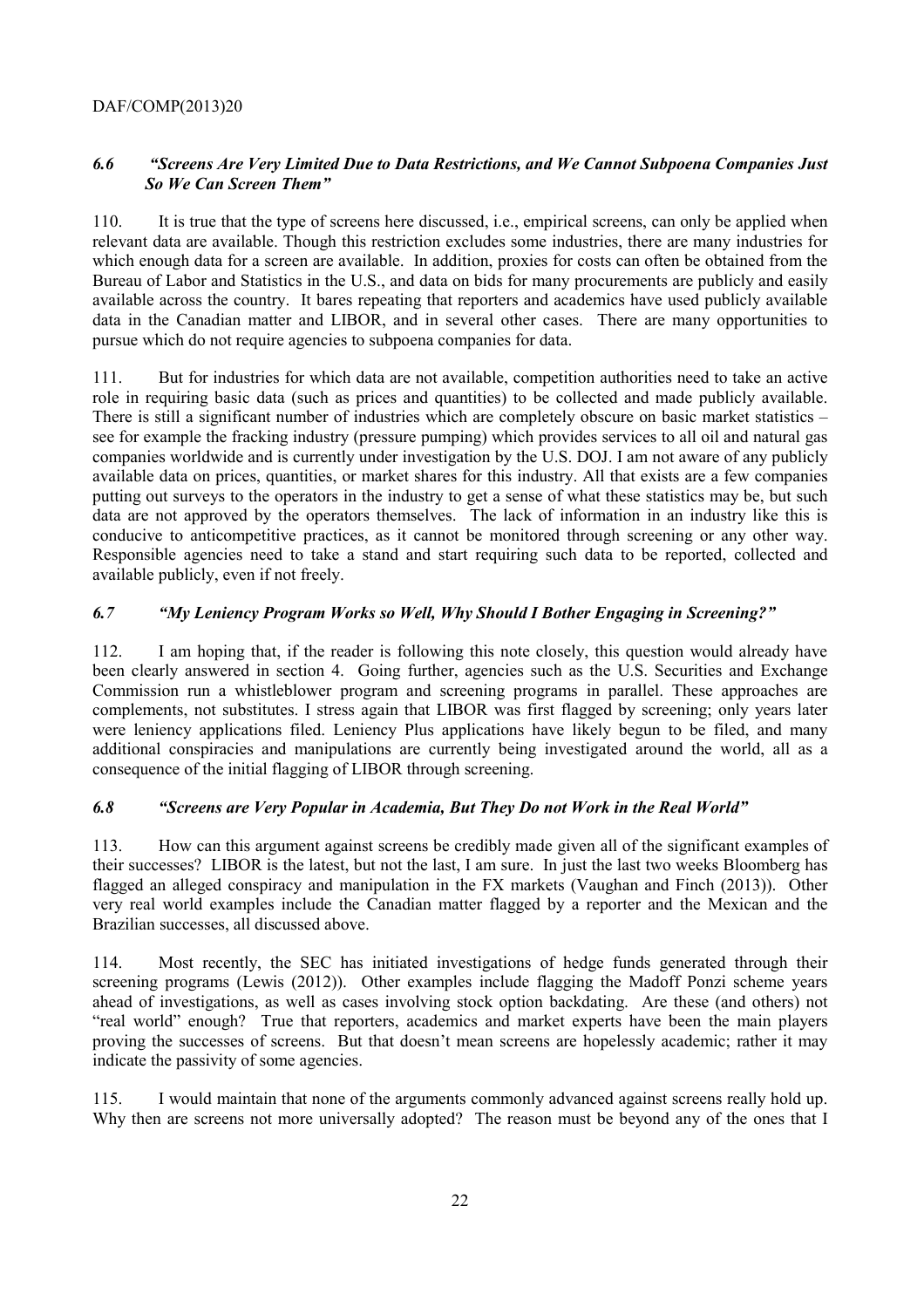have been discussing here. It could simply be "this is our culture, and we will just not screen." If that is the real reason, then better to just state it and not make specious arguments against screens.

## *6.9 "Screens are Used in All Other Areas, but Antitrust Screening is Harder"*

116. Antitrust screening is not more difficult than financial market screening. In fact, it is a whole lot easier. Financial prices such as stock and commodity prices can move apparently randomly, but the price of cars or bread is not comparably volatile. When flagging an abnormal price movement in those markets it is likely easier to dismiss other possible explanations; that may not be the case when studying the price of oil.

117. The markets of interest to competition authorities often have less data available than those of interest to financial regulators. Still, that situation can start to change and, as discussed in section 6.6, there are still many industries ready to be screened.

## *6.10 "Screens Just Don't Work. We Used them 40 Years Ago and They Did Not Work"*

118. There is hardly anything in our lives that can be compared, in terms of performance and effectiveness, to what an earlier generation of the same products was 40 years ago. Our medical screens are much better now than they were 40 years ago, and we are thankful for those developments. We are thankful, in other words, that earlier generations did not dismiss medical screens out of hand simply because they weren't perfect.

119. Did leniency programs "work" really well 40 years ago? It does not seem so, but most likely they work well now. Those programs were developed and improved – they were made better. I am fairly confident that, compared with the state of the art 40 years ago: (i) the screening technology is significantly better; (ii) data are more readily available; and (iii) computing power and data mining algorithms are incomparably more advanced.

120. Why would antitrust agencies differ from other agencies which currently use screening? The U.S. Internal Revenue Office, the U.S. Department of Transportation, the U.S. Commodities Futures Trading Commission, the U.S. Securities and Exchange Commission, the U.S. Federal Trade Commission, among others, all use screens of one type or another. All agencies are resource constrained. They must believe these are not wasteful initiatives, and they have already produced meaningful investigations.

# **7. Final Remarks**

121. This note's objective is to make the case that competition authorities worldwide need to be proactive when detecting and deterring cartels, with a focus on screening methodologies. It addresses in detail what I believe to be the key arguments put forward against screening in antitrust and uses the LIBOR screening success to illustrate to the reader why screens must be used. The LIBOR scandal provides valuable lessons on cartel detection and deterrence that must be understood by the relevant antitrust agencies and internalized.

122. We should focus our discussions on how to start implementing these methods in the best and most efficient way, given resource constraints. The evidence is clear that appropriately developed and implemented screens do work.

123. It is my hope that this note will contribute to a stimulating discussion at the upcoming OECD meeting and to the further adoption of screening methodologies in antitrust around the world, following the very successful examples from the Mexican and the Brazilian Competition Authorities.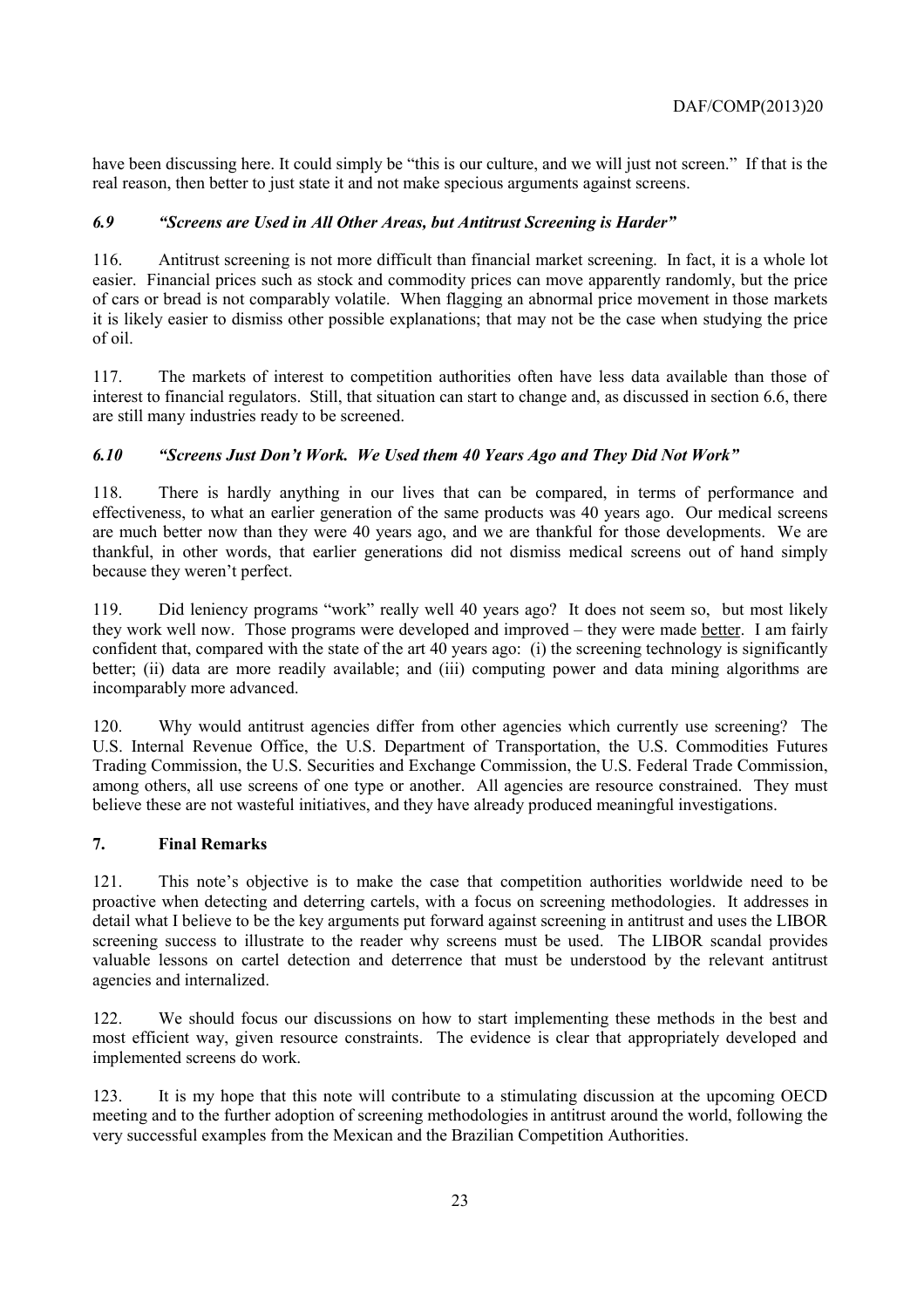#### **REFERENCES**

ABA, Proof of Conspiracy under Antitrust Federal Laws, 2010.

- Abrantes-Metz, Rosa, 2013a. Aluminum Market Dislocation: Incentives, Structure and Reform. Working Paper.
- Abrantes-Metz, 2013b. Proactive versus Reactive Anti-Cartel Policy: The Role of Empirical Screens. Working Paper.
- Abrantes-Metz, Rosa, Connor, John and Metz, Albert, 2013. The Determinants of Cartel Duration. Working Paper.
- Abrantes-Metz, Rosa and Sokol, D. Daniel, 2013. Antitrust Corporate Governance and Compliance. Handbook of Antitrust Economics, forthcoming.
- Abrantes-Metz, Rosa and Sokol, D. Daniel, 2012. Lessons from Libor for Detection and Deterrence of Cartel Wrongdoing." Harvard Business Law Review Online 3, pp 10-16.
- Abrantes-Metz, Rosa and Metz, Albert, 2012. How Far Can Screens Go in Detecting Explicit Collusion? New Evidence From the Libor Setting, Competition Policy International Antitrust Chronicle, March.
- Abrantes-Metz, Rosa, Kraten, Michael, Metz, Albert and Seow, Gim, 2012. LIBOR Manipulation? Journal of Banking and Finance, 36, pp. 136-150, first draft dated August 4, 2008 and available at http://papers.ssrn.com/sol3/papers.cfm?abstract\_id=1201389.
- Abrantes-Metz, Rosa, 2011. Design and Implementation of Screens and Their Use by Defendants. Competition Policy International Antitrust Chronicle, September.
- Abrantes-Metz, Rosa, Villas-Boas, Sofia and Judge, George, 2011. Tracking the Libor Rate. Applied Economic Letters, January, pp. 1-7.
- Abrantes-Metz, Rosa and Bajari, Patrick, 2010. Screens for Conspiracies and their Multiple Applications. Competition Policy International, 6(2), pp. 129-144.
- Abrantes-Metz, Rosa, 2010. The Power of Screens to Trigger Investigations, Securities Litigation Report, 10(10), November.
- Abrantes-Metz, Rosa and Bajari, Patrick, 2009. Screens for Conspiracies and their Multiple Applications. Antitrust Magazine, 24 (1), Fall.
- Abrantes-Metz, Rosa, Froeb, Luke, Geweke, John and Taylor, Christopher, 2006. A Variance Screen for Collusion. International Journal of Industrial Organization, 24, pp. 467-486.
- Athey, Susan, Bagwell, Kyle and Sanchirico, Chris, 2004. Collusion and Price Rigidity. Review of Economic Studies, 71(2), pp. 317-349.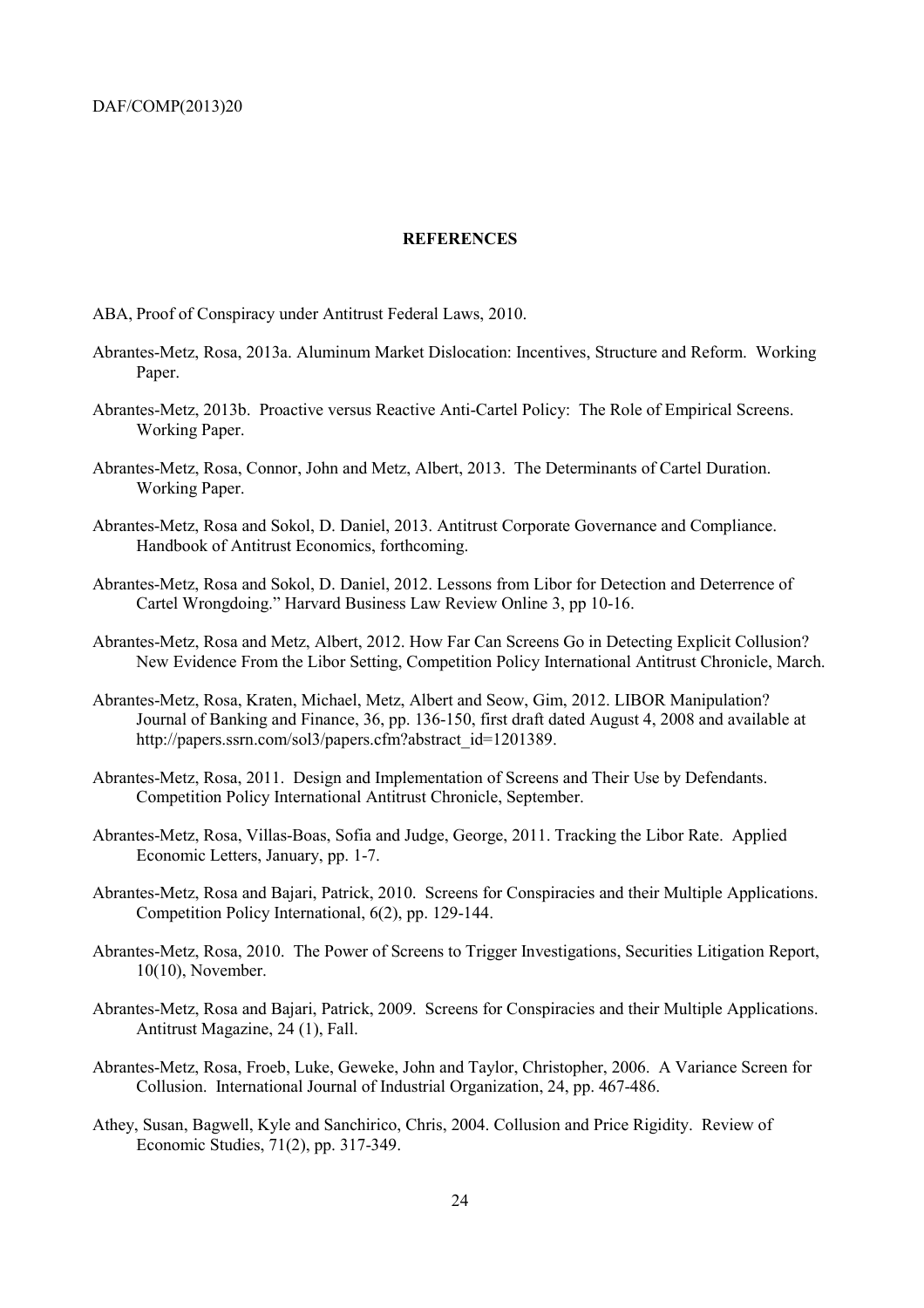- Chile's Fiscalia Nacional Economica, 2012. Programas de Cumplimiento de la Normativa de Libre Competencia, Material de Promocion No 3, June, available at www.fne.gob.cl.
- Christie, William and Shultz, Paul, 1994. Why do NASDAQ market makers avoid Odd-Eighth Quotes? Journal of Finance, 49(50), pp. 1813-1840.
- Connor, John and Lande, Robert, 2012. Cartels as Rational Business Strategy: Crime Pays. Cardozo Law Review, 34, pp. 437-490.
- Dick, Andrew, 1996. When are cartel stable contracts? Journal of Law and Economics, 39(1), pp. 241-283.
- European Commission, 2007. Implementing the New Methodology for Product Market and Sector Monitoring: Results of a First Sector Screening." Accompanying document to "Communication from the Commission to the European Parliament, the Council, the European Economic and Social Committee and the Committee of the Regions."
- Friederiszick, Hans and Maier-Rigaud, Frank, 2008. Triggering Inspections Ex-Officio: Moving Beyond a Passive EU Cartel Policy, Journal of Competition Law and Economics, 4(1), pp. 89-113.
- Grout, Paul and Sonderegger, Silvia, 2005. Predicting Cartels, Office of Fair Trading, Economic Discussion Paper, March.
- Grossman, Peter, 2004. How Cartels Endure and How They Fail. Studies in Industrial Economics, Editions.
- Harrington, Joseph, 2010. Leniency Programs: Past Experiences and Future Challenges. Instituto Milenio SCI.
- Harrington, Joseph, 2008. Detecting Cartels. Handbook of Antitrust Economics, P. Buccirossi Editor.
- Harrington, Joseph, 2007. Behavioral Screening and the Detection of Cartels, European Competition Law Annual 2006: Enforcement of Prohibition of Cartels, Claus-Dieter Ehlermann and Isabela Atanasiu Editors.
- Harrington, Joe and Chen, Joe, 2006. Cartel Pricing Dynamics with Cost Variability and Endogenous Buyer Detection. International Journal of Industrial Organization, 24, pp. 1185-1212.
- Hüschelrath, Kai, 2010. Economist's Note: How are Cartels Detected? The Increasing Use of Proactive Methods to Establish Antitrust Infringements. Journal of European Competition Law and Practice, September, pp. 1-7.
- Laitenberger, Ulrich and Hüschelrath, Kai, 2011. The Adoption of Screening Tools by Competition Authorities, Competition Policy International Antitrust Chronicle, September.
- Levenstein, Margaret and Suslow, Valerie, 2006. What Determines Cartel Success? Journal of Economic Literature, 44(1), pp. 43-95.
- Levenstein, Margaret and Suslow, Valerie, 2004. Studies of Cartel Stability: A Comparison of Methodological Approaches. In Peter Grossman, Editor, How Cartels Endure and How they Fail: Studies of Industrial Collusion, United Kingdom, Edward Elgar, pp. 9-52.